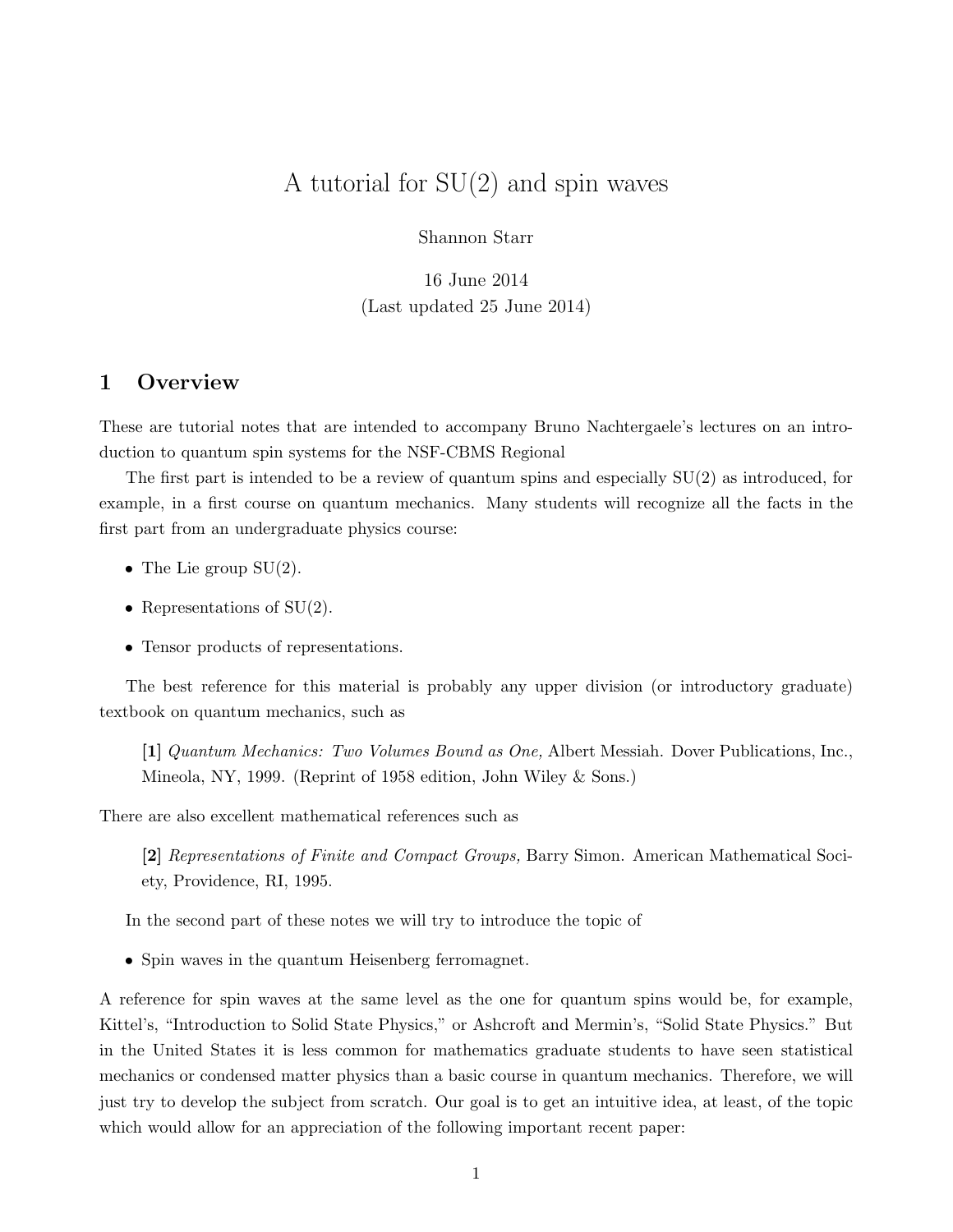[3] Michele Correggi, Alessandro Giuliani and Robert Seiringer. Validity of the spin-wave approximation for the free energy of the Heisenberg ferromagnet. Preprint, 2013. [http://arxiv.](http://arxiv.org/abs/1312.7873) [org/abs/1312.7873](http://arxiv.org/abs/1312.7873)

# 2 The Lie Group SU(2) and the quaternions

The Lie group SU(2) is the symmetry group of the quantum spin. For example, the electron carries a spin with magnitude  $1/2$  in the physics language. Other particles have spin, such as the photon which has spin 1. But many of the origins of quantum spins in solid state physics are due to the spin of the electron.

Compton suggested that the electron would have an intrinsic spin beyond its orbital angular momentum, and later Goudsmit and Uhlenbeck proved that the electon spin is described by a representation of  $SU(2)$  with total spin  $1/2$ , in the physics language. An excellent reference for some of the history of quantum spin systems is

[4] The Theory of Magnetism Made Simple. An Introduction to Physical Concepts and to Some Useful Mathematical Methods. Daniel C. Mattis. World Scientific Publ. Co. Inc, Singapore, 2006.

In particular, the website for the textbook is here

<http://www.worldscientific.com/worldscibooks/10.1142/5372>

On that website the first two chapters are available for download for free. They describe the history of magnetism and the history of the discovery of the intrinsic spin of an electron.

Of course there is also a treatment in Messiah, [1], in Chapter XIII, "Angular Momentum in Quantum Mechanics," specifically in part IV, "Spin."

Let us simply accept that  $SU(2)$  is a Lie group of interest, for the moment. Let  $M_2(\mathbb{C})$  denote the set of all  $2 \times 2$  matrices

$$
A = \begin{bmatrix} \alpha & \beta \\ \gamma & \delta \end{bmatrix}, \qquad \alpha, \beta, \gamma, \delta \in \mathbb{C}.
$$

Then  $SU(2)$  is defined as the special unitary group of  $2 \times 2$  matrices

$$
\mathrm{SU}(2) \,=\, \{U\in M_2({\mathbb C})\,:\, \det(U)=1\text{ and } U^*U=1\}\,.
$$

For the time being, we will denote the  $2 \times 2$  identity matrix as 1.

The condition that  $U^*U = \mathbb{1}$  clearly makes the matrix U unitary. (This is the definition of unitarity, since that implies that for any complex [column] vector  $x \in \mathbb{C}$ , we have for  $y = Ux$  that  $||y||^2 = y^*y = x^*U^*Ux = ||x||^2$ .) The words "special" in SU(2) is due to the condition that  $det(U) = 1$ . This is the right condition to make, for example because the identity matrix has this condition. (If one understands SU(2) then it is a small step to do the same for U(2): if U is a matrix such that  $U^*U = I$ and  $\det(U) = e^{i\theta}$  then  $e^{-i\theta/2}U$  is in SU(2).)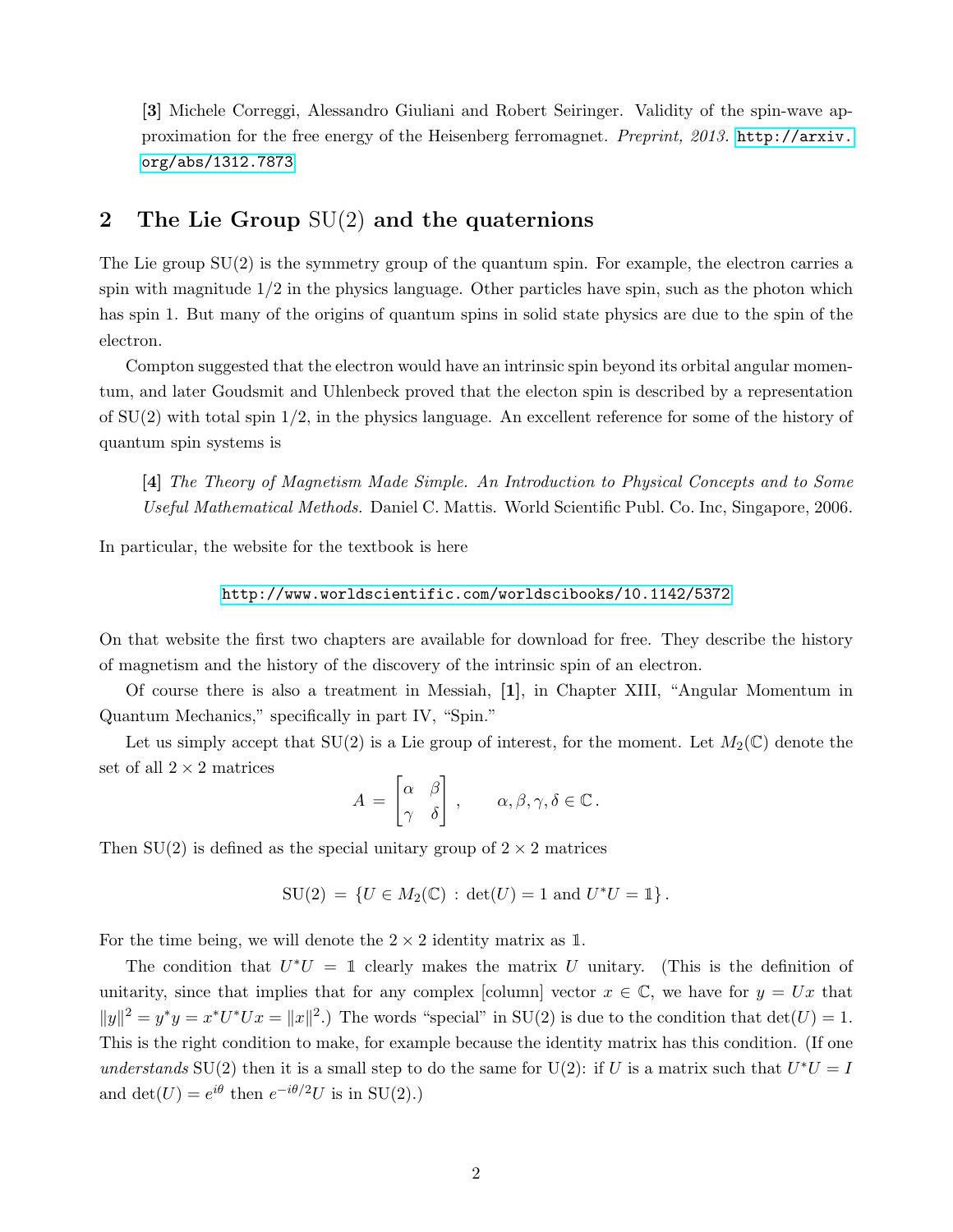We wish to relate the group  $SU(2)$  to the quaternions. The quaternions are defined as a division algebra (also known as a skey field). This is an algebraic object with all the conditions for a field, such as an Abelian group structure associated to  $+$  and a product  $\cdot$  making the set into a ring, which has the property that all non-zero elements have multiplicative inverses. In particular, one of the conditions to be a ring is associativity of multiplication. (The next most interesting algebra may be the octonians, which lack even the associative property.) But  $\cdot$  itself is not Abelian. So this lacks that property for the usual definition of a field.

The quaternions are well known. They can be viewed as an algebra which is a four dimensional real vector space, spanned by 1, i, j and k where 1 is the multiplicative identity,  $i^2 = j^2 = k^2 = -1$ , and  $ij = k$ ,  $jk = i$ ,  $ki = j$ . These conditions also imply that  $ji = -k$ ,  $kj = -i$  and  $ik = -j$ . For example  $(ji)k = (ji)(ij) = j(i^2)j = -j^2 = 1$  by associativity. So  $(ji)$  is the multiplicative inverse of k which is evidently  $-k$ .

The matrices which we will choose to represent the quaternions are 1 along with

$$
\mathbb{i} = \begin{bmatrix} 0 & -i \\ -i & 0 \end{bmatrix}, \quad \mathbb{j} = \begin{bmatrix} 0 & -1 \\ 1 & 0 \end{bmatrix} \text{ and } \mathbb{k} = \begin{bmatrix} -i & 0 \\ 0 & i \end{bmatrix}.
$$

Another textbook for representation theory one may note is

[5] Naive Lie Theory, John Stillwell. Springer Verlag, Berlin, 2008.

Stillwell's book is written to accompany capstone course for undergraduates. It is not intended to be a complete introduction to the theory of Lie groups or Lie algebras. But it does present some parts of the theory nicely, such as the geometry of SU(2), which is what we are describing, now. (Stillwell also gives a nice proof of the Baker-Campbell-Hausdorff formula in the context of exponentiating Lie algebras to get Lie groups.)

**Exercise 1.** Check that for these matrices  $\mathbf{i}^2 = \mathbf{j}^2 = \mathbf{k}^2 = \mathbf{i} \mathbf{j} \mathbf{k} = -\mathbf{1}$ . Explain why this is sufficient to prove that i $j = k$ ,  $jk = i$ ,  $ki = j$ ,  $and$   $ji = -k$ ,  $kj = -i$ ,  $ik = -j$ .

Now we want to relate this to SU(2). Suppose that we have a matrix

$$
U = \begin{bmatrix} \alpha & \beta \\ \gamma & \delta \end{bmatrix}, \qquad \alpha, \beta, \gamma, \delta \in \mathbb{C},
$$

satisfying  $\det(U) = 1$  and  $U^*U = \mathbb{1}$ .

**Exercise 2.** Check that these conditions are equivalent to

$$
|\alpha|^2 + |\gamma|^2 = 1,\t(1)
$$

$$
|\beta|^2 + |\delta|^2 = 1,\t\t(2)
$$

<span id="page-2-3"></span><span id="page-2-2"></span><span id="page-2-1"></span><span id="page-2-0"></span>
$$
\alpha \overline{\beta} = -\gamma \overline{\delta},\tag{3}
$$

$$
\alpha \delta - \beta \gamma = 1. \tag{4}
$$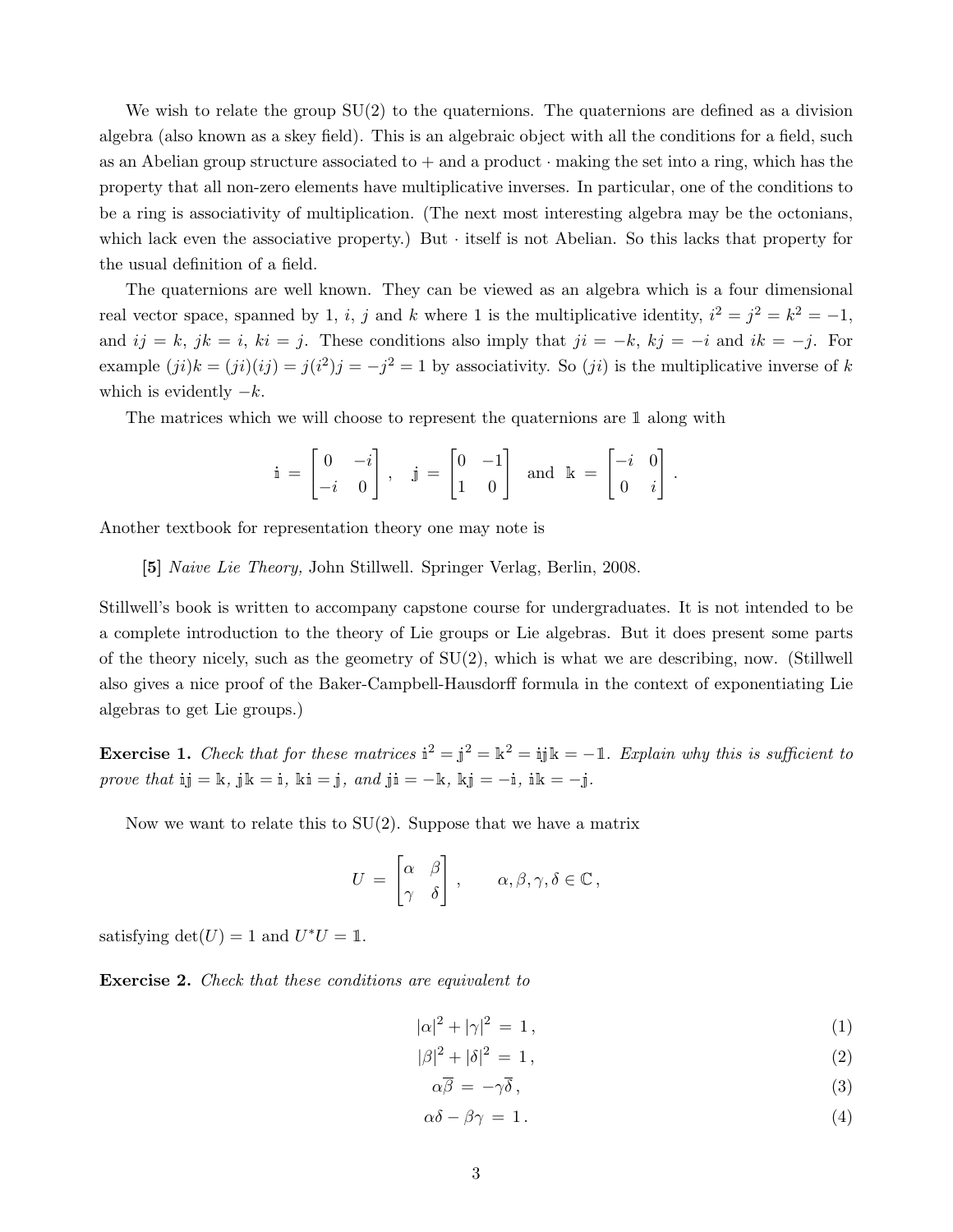Exercise 3. Start with [\(3\)](#page-2-0) and multiply both sides by  $\beta$ . Then use [\(4\)](#page-2-1) and then [\(2\)](#page-2-2) to conclude that  $\alpha = \overline{\delta}$ . Then do a similar calculation to prove that  $\beta = -\overline{\gamma}$ .

Because of Exercise 3, we know that if  $U$  is in  $SU(2)$  then

$$
U = x\mathbf{i} + y\mathbf{j} + z\mathbf{k} + t\mathbf{1}.
$$

Moreover, from [\(1\)](#page-2-3) or [\(2\)](#page-2-2) then  $x^2 + y^2 + z^2 + t^2 = 1$ . So we have deduced that

$$
SU(2) = \{xi + yj + zk + t1 : x^2 + y^2 + z^2 + t^2 = 1\}.
$$

These are the unit quaternions. Moreover, as a manifold this is equivalent to the three-dimensional sphere  $\mathbb{S}^3$  sitting inside  $\mathbb{R}^4$  (because the quaternions are  $\mathbb{R}^4$  as a vector space).

### 2.1 Orbital angular momentum, SO(3)

One of the discoveries of QM is that the electron has an intrinsic spin, in addition to its orbital angular momentum. It is useful to start by considering angular momentum.

Consider the Schrödinger equation for a particle in a central potential in  $3d$ :

<span id="page-3-0"></span>
$$
i\hbar \frac{\partial}{\partial t} \Psi(x,t) = \left(-\frac{\hbar^2}{2m} \Delta + V(x)\right) \Psi(x,t), \qquad (5)
$$

This PDE needs to be supplemented by an initial condition, such as  $\Psi(x, 0) = \Psi_0(x)$ . But let us just consider  $(5)$  without initial condition, for now. Let us also define the Schrödinger operator H on  $L^2(\mathbb{R}^3),$ 

$$
H \Psi({\boldsymbol x}) \,=\, \left(-\frac{\hbar^2}{2m} \,\Delta + V({\boldsymbol x})\right) \Psi({\boldsymbol x})\,.
$$

Of course, this operator is not really defined on all of  $L^2(\mathbb{R}^3)$ . But there is a dense core of smooth  $\Psi$ with good decay properties for which  $H\Psi$  is well-defined. See Gunter Stolz's equation on the spectral theorem and the Schrödinger equation for a more precise explanation. For now, since we are only interested in this equation as motivation, let us assume that  $\Psi$  is sufficiently nice to be in the dense domain of H.

Moreover, let us assume that  $V : \mathbb{R}^3 \to \mathbb{R}$  may actually be written as  $V(x) = v(|x|)$  for some "nice" function  $v : [0, \infty) \to \mathbb{R}$ . This is what is known as a central potential. This class of Schrödinger operators is considered in Messiah [1] in Chapter IX, "Solution of the Schrödinger equation by separation of variables: central potential." The idea is to use spherical harmonics to solve  $H$ . (Note that some choices of central potentials are amenable to solution by other methods, for example harmonic potentials. These can be solved using the ladder operators of the harmonic oscillator, in three dimensions. This actually leads to some tools to study spherical harmonics.)

We will not delve into spherical harmonics, here. Again, our explanation is that we just want a motivation at this point. But it is a detail that a student would want to return to, the first time one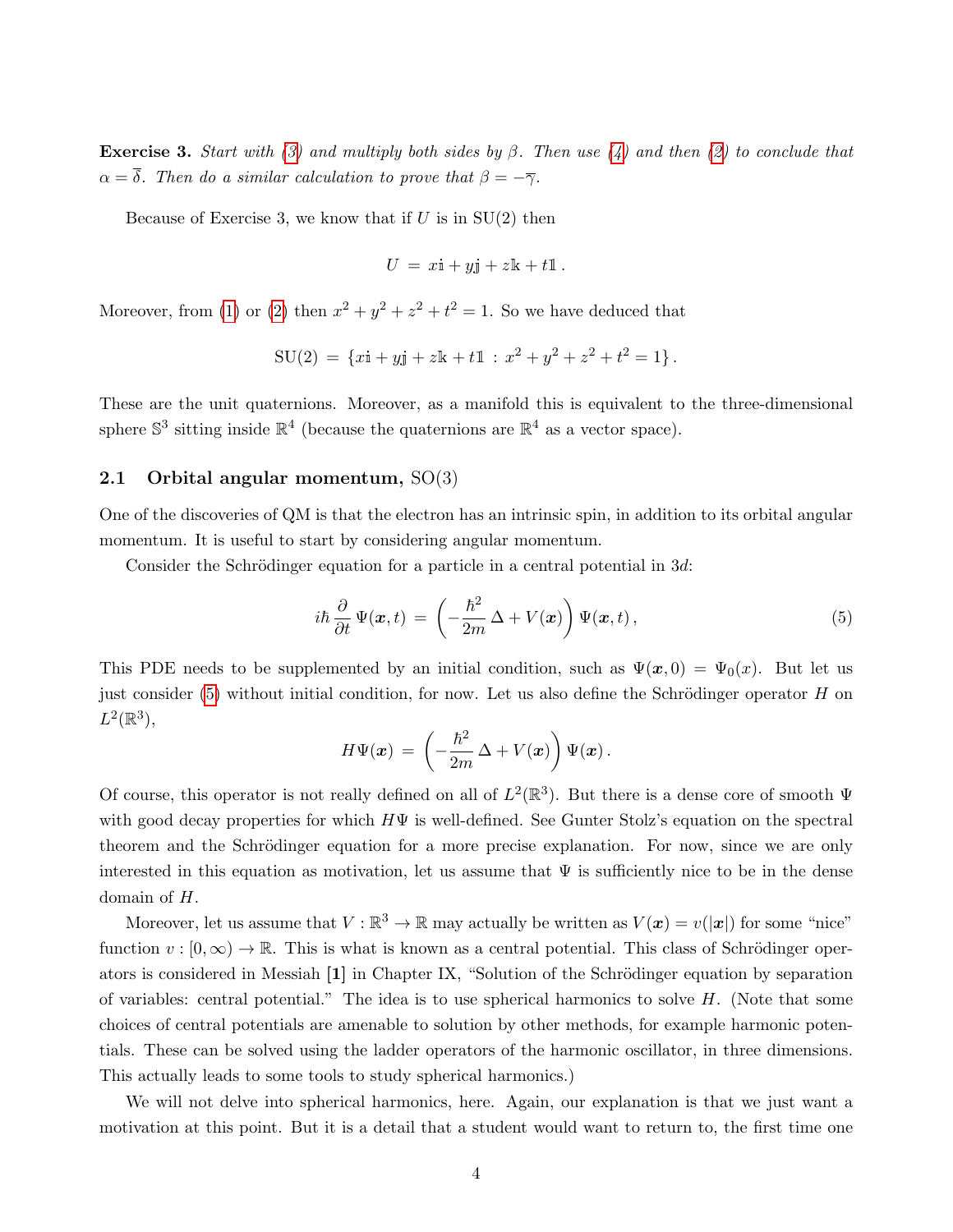studies QM.

Let SO(3) denote the group of special orthogonal matrices on  $\mathbb{R}^3$ . So, letting  $M_3(\mathbb{R})$  denote the  $3 \times 3$  real matrices,

$$
SO(3) = \{ R \in M_3(\mathbb{R}) : R^T R = I, det(R) = 1 \},
$$

where now we are writing I for the identity matrix (to preserve the symbol  $\mathbb{I}$  for the  $2 \times 2$  identity matrix on  $\mathbb{C}^2$ ).

### 2.1.1 Digression into the form of matrices  $R$  in  $SO(3)$

Every matrix  $R \in SO(3)$  has the following form. Choose an angle  $\theta \in [0, \pi]$ . If  $\theta = 0$  then just take  $R_0$  to be the identity matrix  $I$ .

If  $0 < \theta < \pi$  then choose a unit vector  $\boldsymbol{x} \in \mathbb{R}^3$ . I.e.,  $\boldsymbol{x}$  is in  $\mathbb{S}^2$ . Using the right-hand-rule, let  $R_{\boldsymbol{x},\theta}$ be the rotation about  $x$  by  $\theta$ . More precisely, let  $y_1$  and  $y_1$  be any vectors in  $\mathbb{R}^3$  such that  $x, y_1$  and  $y_2$  are ortho-normal and  $x \wedge y_1 = y_2$ , where  $\wedge$  is the cross-product. Then, in the basis  $\{x, y_1, y_2\}$ ,  $R_{\boldsymbol{x},\theta}$  has the form

$$
\begin{bmatrix} 1 & 0 & 0 \ 0 & \cos(\theta) & -\sin(\theta) \\ 0 & \sin(\theta) & \cos(\theta) \end{bmatrix}.
$$

There is one more case. But first let us note that the above definition does not depend on the choice of the pair  $(y_1, y_2)$ . It just depends on the "right-hand-rule" being satisfied for the triple  $(x, y_1, y_2)$ .

**Exercise 4.** (a) Suppose that  $x$ ,  $y_1$  and  $y_2$  are three ortho-normal vectors in  $\mathbb{R}^3$ . Make the matrix  $R \in M_3(\mathbb{R})$  such that  $R = [\mathbf{x}, \mathbf{y}_1, \mathbf{y}_2]$ . Check that  $R^T R = I$  and explain why this implies that  $\det(R)$ is either 1 or -1. We will consider  $(x, y_1, y_2)$  to satisfy the "right-hand-rule" when the determinant is 1 (instead of  $-1$ ).

(b) For any  $\theta \in \mathbb{R}$  consider the matrix  $A_{\theta} \in M_2(\mathbb{R})$  given by

$$
A_{\theta} = \begin{bmatrix} \cos(\theta) & -\sin(\theta) \\ \sin(\theta) & \cos(\theta) \end{bmatrix}.
$$

For any  $\theta_1 \in \mathbb{R}$ , let  $v_{\theta_1}$  be the vector in  $\mathbb{R}^2$ 

$$
v_{\theta_1} = \begin{bmatrix} \cos(\theta_1) \\ \sin(\theta_1) \end{bmatrix}.
$$

Prove that the only normalized vector  $w \in \mathbb{R}^2$  such that  $\det(v_{\theta_1}, w) = 1$  is  $w = v_{\theta_2}$  where  $\theta_2 = \theta_1$  $(modulo 2\pi).$ 

(c) Prove that in the basis  $\{v_{\theta_1}, v_{\theta_2}\}\$ , with  $\theta_2 = \theta_1 + (\pi/2)$ , the matrix for  $A_\theta$  is the same as in the canonical basis (which is  $v_0$ ,  $v_{\pi/2}$ ). (This is an elementary property of SO(2).)

The last case of  $\theta$ , other than the first case 0 and the second case  $(0, \pi)$ , is  $\theta = \pi$ . If  $\theta = \pi$  then choose an axis. This means choose an antipodal pair of unit vectors  $\{x, -x\}$  where x (and hence  $-x$ )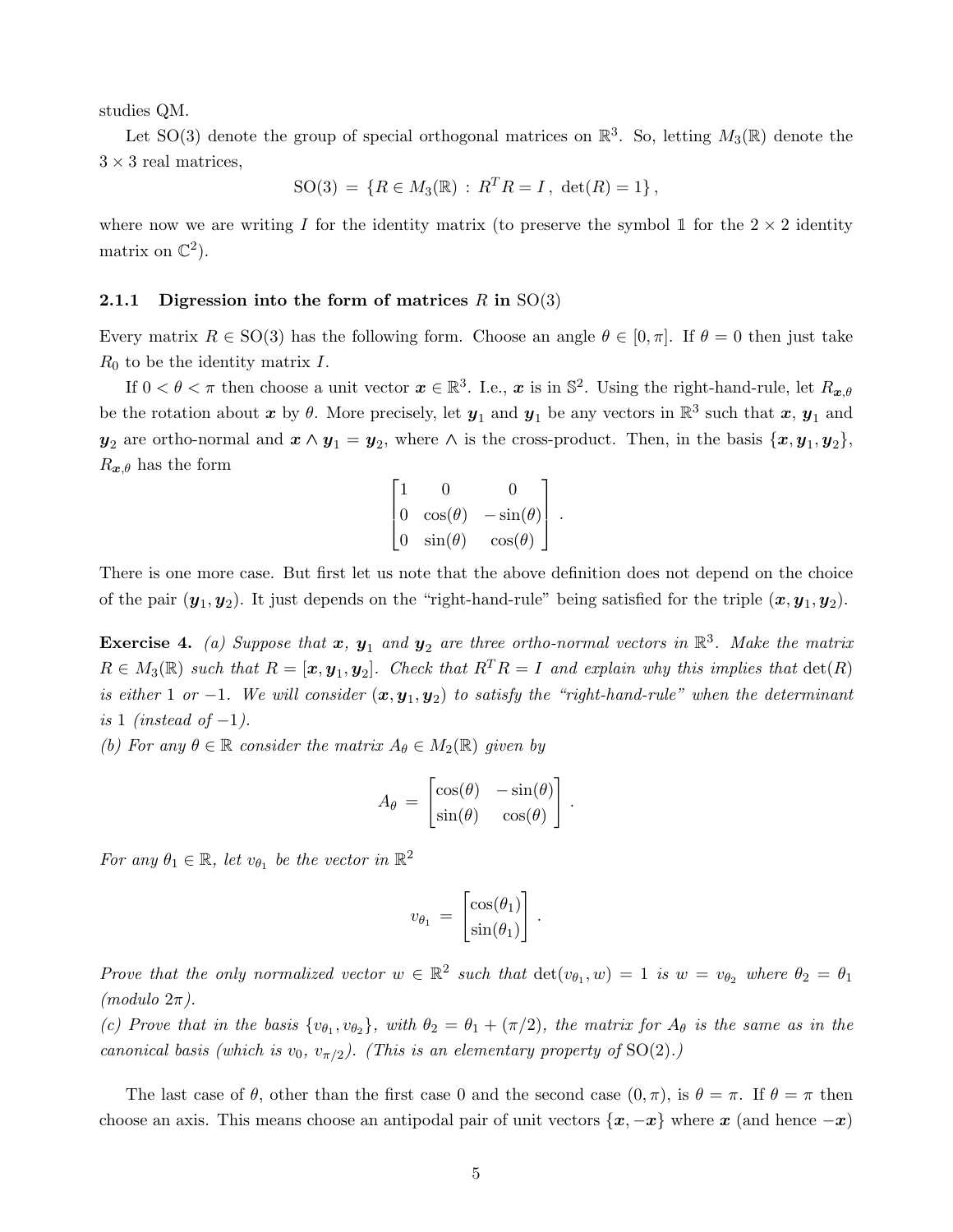is in  $\mathbb{S}^2$ . Note that this means we are really choosing a point in the real projective space  $\mathbb{RP}^2$ . Let  $R_{\pm x,\pi}$  be the rotation by  $\pi$  about either vector, since rotation by  $\pi$  is the same as rotation by  $-\pi$ .

This shows that SO(3) is three-dimensional as a manifold because, at least for the middle case we see that SO(3) contains an open subset homeomorphic to  $(0, \pi) \times \mathbb{S}^2$ .

But the first and third cases also show that  $SO(3)$  has a somewhat complicated topology. Note that  $R_{x,0} = I$  for any x. Therefore,  $\{I\}$  should be glued to  $\{R_{x,\theta} : \theta \in (0,\pi), \ x \in \mathbb{S}^2\}$  at  $\theta = 0$ . These two sets together give us essentially the open three-dimensional ball, where one may think of  $\theta$ as the radius for  $R_{x,\theta}$  and x as the point on  $\mathbb{S}^2$  giving the direction. Then I is viewed as the origin.

But the last part is complicated. Since  $R_{x,\pi} = R_{-x,\pi}$ , this means that  $\{R_{\pm x,\pi} : {\pm x} \in \mathbb{RP}^2\}$  is equivalent to  $\mathbb{RP}^2$ , itself. Therefore, instead of, sayin, gluing the 2-sphere onto the boundary of the open 2-ball, instead we glue  $\mathbb{RP}^2$ . This is well-known to give the cellular decomposition of  $\mathbb{RP}^3$ .

One can also view  $\mathbb{RP}^3$  as the quotient of  $\mathbb{S}^3$ , the 3-sphere sitting in real 4-space, under the identification of antipodal points. This is how we will see  $SO(3)$  descending from  $SU(2)$ .

(As usual, Wikipedia is a good place to look up classical facts such as the topology of SO(3) or the cell decomposition of  $RP^3$ , as appears above.)

We will have some exercises at the end of these notes. In these exercises we will lead the reader to conclude that every matrix  $R \in SO(3)$  really does have the form described above.

#### 2.1.2 Back to the Schrödinger operator

For each  $R \in SO(3)$ , define an operator  $U_R$  on  $L^2(\mathbb{R}^3)$  given by

$$
U_R \Psi(\boldsymbol{x}) = \Psi(R\boldsymbol{x})\,.
$$

It is easy to see that  $U_R$  is unitary since the Lebesgue measure on  $\mathbb{R}^3$  is rotationally invariant, so  $U_R$ preserves the  $L^2$ -norm of  $\Psi$ . Because  $\Delta$  and V are rotationally invariant, it happens that  $HU_R = U_RH$ .

Exercise 5. Use the chain rule to check that

$$
\Delta(\Psi(Rx)) = (\Delta\Psi)(Rx) ,
$$

for orthogonal matrices R (i.e., just using  $R^{T}R = I$  not the determinant condition).

If we had two diagonalizable matrices on a finite dimensional space A and B and if we had  $AB = BA$ then that would mean that we could simultaneously diagonalize A and B.

The analogue of this for H and the set of all operators  $U_R$ , for  $R \in SO(3)$  is that if we have two subspaces  $V, W \subset L^2(\mathbb{R}^3)$  such that V and W are sub-representations of SO(3) which are inequivalent then HV is orthogonal to W (and by self-adjointness of H this also means HW is orthogonal to V) assuming that W and V are both subspaces of  $dom(H)$ .

The analytical details here are involved. We again refer to Gunter Stolz's lecture on self-adjointness and Schrödinger operators. In Messiah  $[1]$ , Chapter IX, the point is to consider subspaces V spanned functions which satisfy separation of variables  $\Psi(x) = F(||x||)Y(x/||x||)$ , and where, moreover, the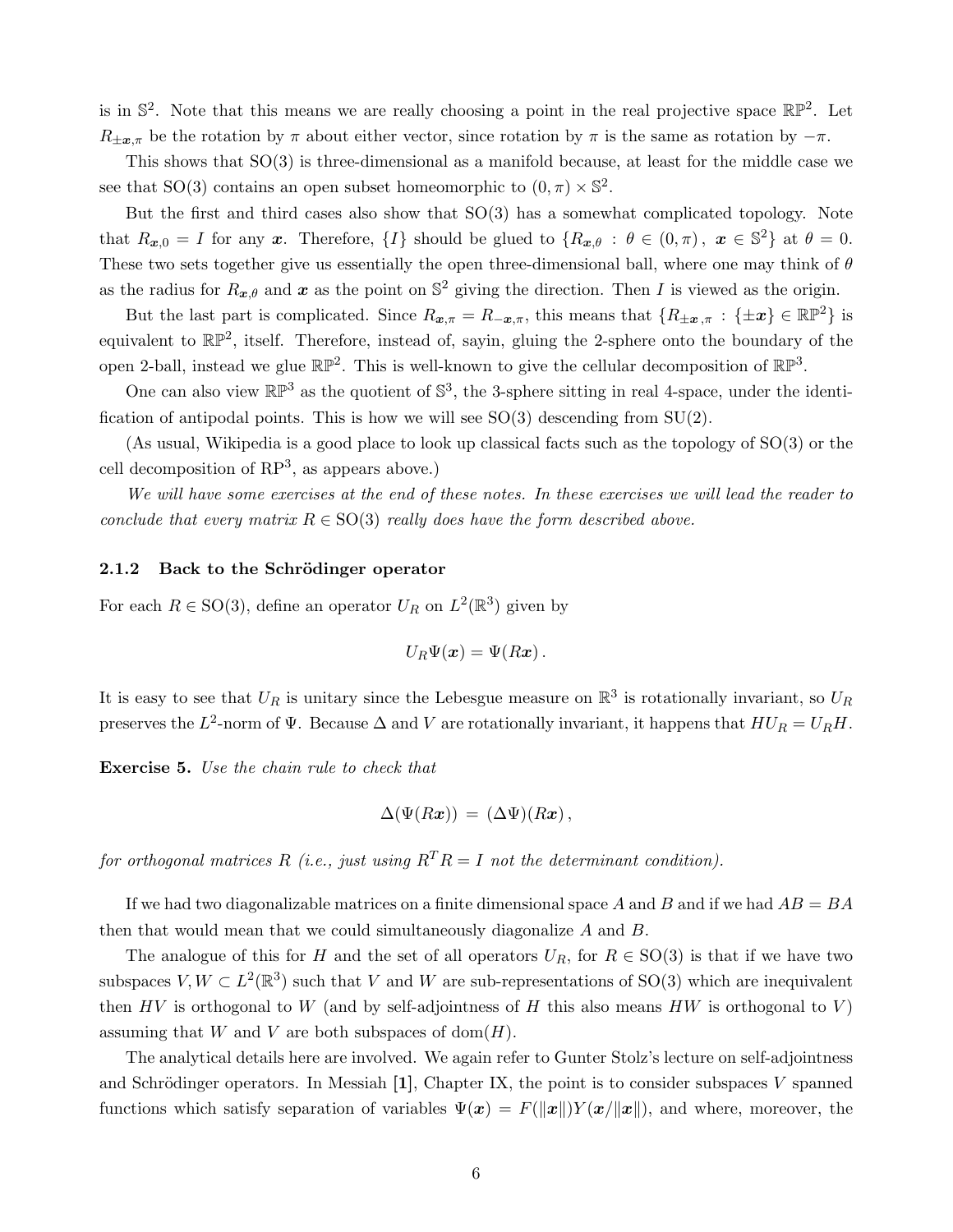functions Y are spherical harmonics. These lead to the subrepresentations of SO(3) on  $L^2(\mathbb{R}^3)$  such as V and W that are inequivalent.

We will stop here, we will not proceed to study the spherical harmonics or the representations of SO(3) acting on  $L^2(\mathbb{R}^3)$ .

But the motivation should be clearer, now. If we did determine the subrepresentations of  $SO(3)$ , then these would be invariant spaces for  $H$ . This would aid in calculating the spectrum of  $H$ . (At an intuitive level, it would reduce the 3d Schrödinger operator to a 1d problem since  $F$  is just a function of  $\|\boldsymbol{x}\|$  which is in  $[0, \infty)$ .)

# 2.2 The Lie algebra for SO(3) on  $L^2(\mathbb{R}^3)$

Let us consider a one-parameter family of elements  $R_t \in SO(3)$  for each  $t \in \mathbb{R}$ . Let us take

$$
R_t = \begin{bmatrix} \cos(t) & -\sin(t) & 0 \\ \sin(t) & \cos(t) & 0 \\ 0 & 0 & 1 \end{bmatrix}.
$$

These are rotations about  $z$  by angle  $t$ .

Now define the differential operator  $\mathcal{L}_z$  on  $L^2(\mathbb{R}^3)$  by

$$
\mathcal{L}_z \Psi(\boldsymbol{x})\,=\,\frac{1}{i}\,\frac{d}{dt}\,U_{R_t} \Psi(\boldsymbol{x})\bigg|_{t=0}\,=\,\frac{1}{i}\,\frac{d}{dt}\,\Psi(R_t \boldsymbol{x})\bigg|_{t=0}\,.
$$

**Exercise 6.** Use the chain rule to check that  $\mathcal{L}_z = \frac{1}{i}$  $\frac{1}{i}\left(x\frac{\partial}{\partial y}-y\frac{\partial}{\partial x}\right).$ 

The reason for including the factor  $1/i$  has to do with the fact that  $U_{R_t}$  is unitary for each t. In some heuristic sense, we will have  $U_{R_t} = \exp(it\mathcal{L}_z)$  for these rotations about the z axis. Physicists and mathematical physicists like to write unitary operators as exponentials of i times a self-adjoint operator. See Gunter Stolz's introduction to spectral theory (the next tutorial) especially Stone's theorem. Also, see Messiah's definition in [1], Chapter IX, Part 1, "Expression of the Hamiltonian in Spherical Polar Coordinates."

Of course in doing this, it is understood that  $i$  is available. This is okay for physicists and mathematical physicists, because the appropriate context of QM is for operators on complex Hilbert spaces. But in Lie group theory, especially when studying real Lie groups, one may equally well merely exponentiate an anti-Hermitian matrix.

Similarly to Exercise 6, one may see that if one replaces the  $z$  direction by the  $x$  direction or the y direction then what results is

$$
\mathcal{L}_x = \frac{1}{i} \left( y \frac{\partial}{\partial z} - z \frac{\partial}{\partial y} \right) \text{ and } \mathcal{L}_y = \frac{1}{i} \left( z \frac{\partial}{\partial x} - x \frac{\partial}{\partial z} \right).
$$

An important fact to notice, which is true of vector fields in general (first order differential operators) is that the product of two is not another vector field, since it is second order. But the commutator is again first order. Here the commutator is  $[A, B] = AB - BA$ .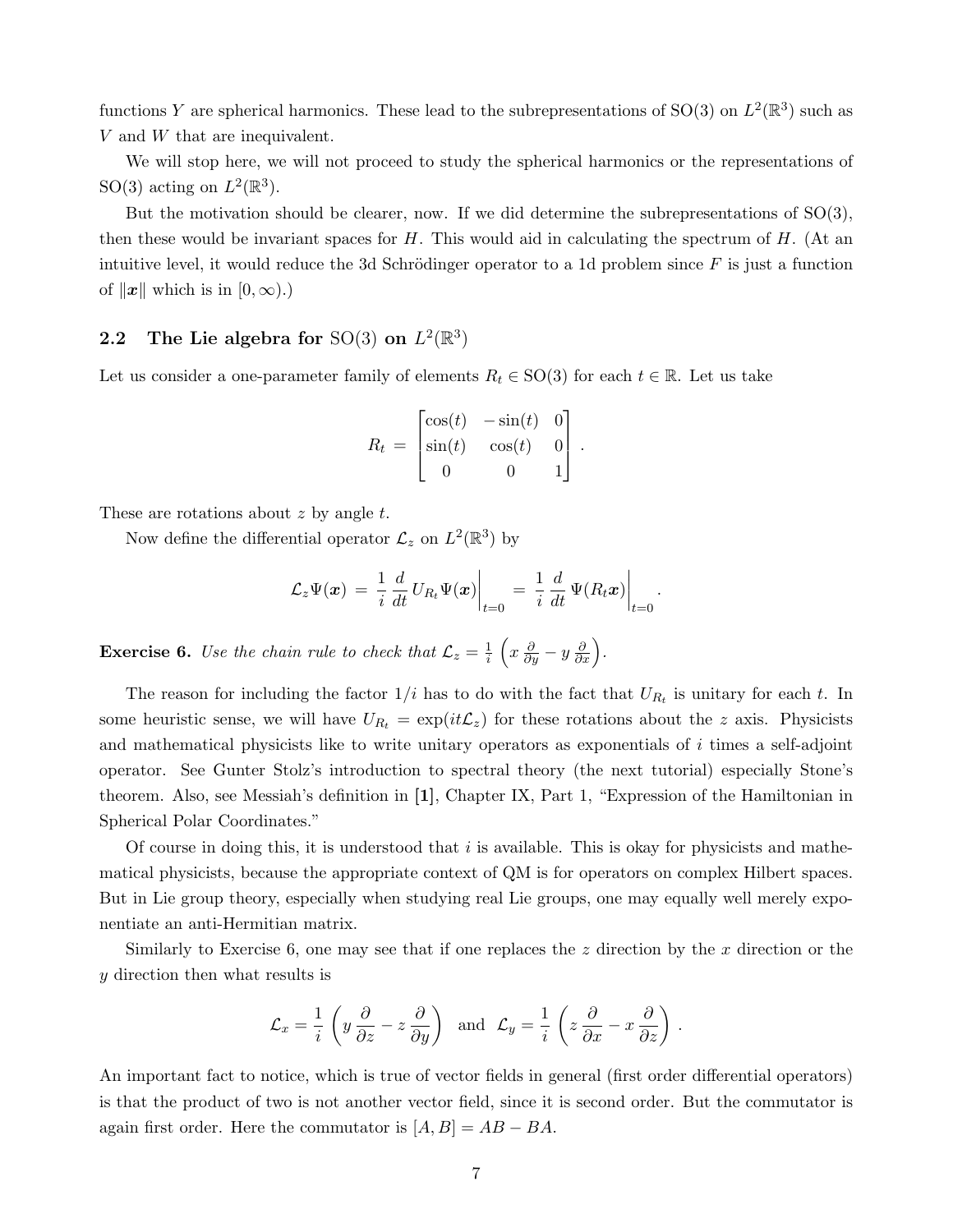**Exercise 7.** Check that, thinking of x, y and z as the operators of multiplication by these factors, the following commutation relations hold:

$$
\left[\frac{\partial}{\partial x}, x\right] = 1, \quad \left[\frac{\partial}{\partial x}, y\right] = 0, \quad \left[\frac{\partial}{\partial x}, z\right] = 0,
$$

and with similar formulas for  $\partial/\partial y$  and  $\partial/\partial z$ . Using this, conclude that

$$
[\mathcal{L}_x,\mathcal{L}_y]\,=\,i\mathcal{L}_z\,.
$$

Formulas similar to the conclusion of Exercise 7 also hold,

$$
[\mathcal{L}_y, \mathcal{L}_z] = i \mathcal{L}_x \text{ and } [\mathcal{L}_z, \mathcal{L}_x] = i \mathcal{L}_y.
$$

The complexified version of the Lie algebra for SO(3) consists of three generators  $L_x$ ,  $L_y$  and  $L_z$  (i.e., these are the basis elements for the complex vector space which comprises the complex Lie algebra) along with the relations:  $[L_x, L_y] = iL_z$ ,  $[L_y, L_z] = iL_x$  and  $[L_z, L_x] = iL_y$ .

### 2.3 The Lie algebra for  $SU(2)$  and the relation to  $SO(3)$

Recall that  $SU(2)$  may be expressed as the set of all matrices of the form

$$
U = x\mathbf{i} + y\mathbf{j} + z\mathbf{k} + t\mathbb{1}, \quad (x, y, z, t) \in \mathbb{S}^3.
$$

There is a 2-to-1 homomorphism of  $SU(2)$  onto  $SO(3)$ , also called a double covering.

To present this, first let us denote the set of all quaternions as

$$
\mathbb{H} = \{x\mathbf{i} + y\mathbf{j} + z\mathbf{k} + t\mathbb{1} : x, y, z, t \in \mathbb{R}\}.
$$

Also, let us denote the set of "pure imaginary" quaternions

$$
\mathbb{H}_i = \{x\mathbf{i} + y\mathbf{j} + z\mathbf{k} : x, y, z, \in \mathbb{R}\}.
$$

This is equivalent to  $\mathbb{R}^3$ . Given  $U \in SU(2)$  we define a mapping  $\Phi_U : \mathbb{H} \to \mathbb{H}$  as  $\Phi_U(A) = UAU^*$  for each  $A \in \mathbb{H}$ . It is obvious that  $\Phi_U(\mathbb{1}) = \mathbb{1}$ .

**Exercise 8.** Use unitarity to prove that since  $\{t\mathbb{1} : t \in \mathbb{R}\}\$ is invariant for  $\Phi_U$ , so is  $\mathbb{H}_i$ .

Because of the result in Exercise 8, we may define  $\phi_U : \mathbb{H}_i \to \mathbb{H}_i$  as the restriction of  $\Phi_U$  to  $\mathbb{H}_i$ . This is a linear mapping, and by multiplicativity of the norm, and unitarity of U, one may see that  $\phi_U$  is an isometry. Since SU(2) is connected and since  $\phi_1 = I$ , it follows that the determinant of  $\phi_U$  is 1 for all U in  $SU(2)$ , as opposed to the alternative  $-1$ .

Therefore  $U \mapsto \phi_U$  is a homomorphism of SU(2) into SO(3). To see that it is onto, note the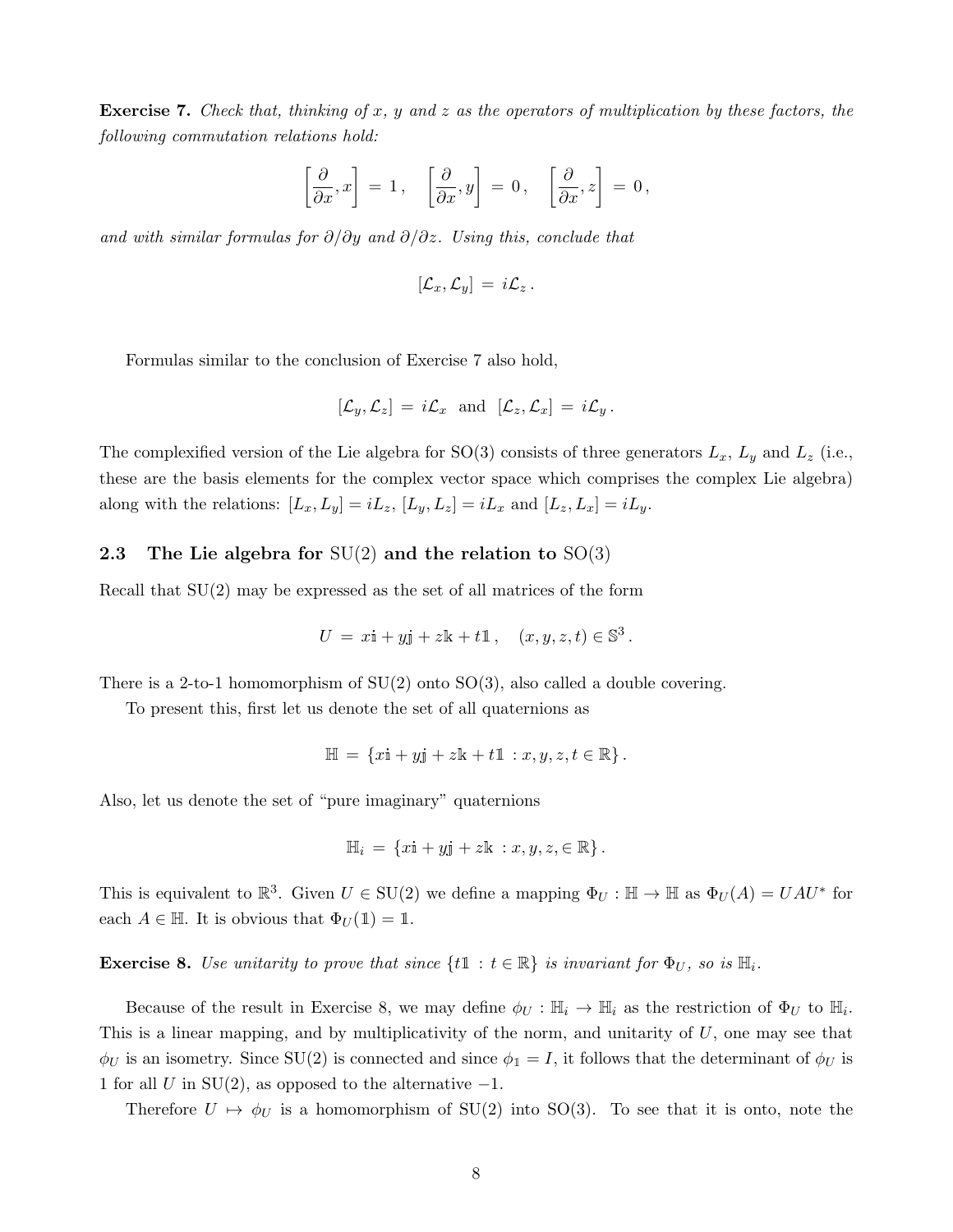following. Given any  $x \in \mathbb{R}^3$ , let  $Q_x$  denote the pure imaginary vector

$$
Q_x = x\mathbf{i} + y\mathbf{j} + z\mathbf{k}.
$$

Then if  $x$  and  $x'$  are two vectors in  $\mathbb{R}^3$ , we have

<span id="page-8-0"></span>
$$
Q_{\boldsymbol{x}}Q_{\boldsymbol{x}'} = Q_{\boldsymbol{x}\wedge\boldsymbol{x}'} - (\boldsymbol{x}\cdot\boldsymbol{x}')\mathbb{1} \,. \tag{6}
$$

Exercise 9. Prove [\(6\)](#page-8-0).

Now, suppose we choose any unit vector  $x$  in  $\mathbb{R}^3$ . Then  $Q_x$  is both a unit quaternion and a pure imaginary quaternion. For each  $\theta \in \mathbb{R}$  define  $U_{\boldsymbol{x},\theta} \in \mathrm{SU}(2)$  as

$$
U_{\boldsymbol{x},\theta} = \sin(\theta)Q_{\boldsymbol{x}} + \cos(\theta)\mathbb{1}.
$$

Let  $x'$  be any unit vector in  $\mathbb{R}^3$  orthogonal to x. Then, letting  $x'' = x \wedge x'$ , we have  $Q_x Q_{x'} = Q_{x''}$ , and cyclic permutations of this relation hold, as well. Note that  $U^*_{x,\theta} = U_{x,-\theta}$ . It follows that

$$
\phi_{U_{\boldsymbol{x},\theta}}(Q_{\boldsymbol{x}}) \,=\, Q_{\boldsymbol{x}}\,,
$$

by commutativity.

Exercise 10. Check that

$$
U_{\boldsymbol{x},\theta}Q_{\boldsymbol{x}'}=\sin(\theta)Q_{\boldsymbol{x}'}+\cos(\theta)Q_{\boldsymbol{x}''}.
$$

Then prove that

$$
\phi_{U_{\boldsymbol{x},\theta}}(Q_{\boldsymbol{x}'}) = [\cos^2(\theta) - \sin^2(\theta)]Q_{\boldsymbol{x}'} + 2\sin(\theta)\cos(\theta)Q_{\boldsymbol{x}''}.
$$

Finally, explain what needs to be done, and do it, in order to prove

$$
\phi_{U_{\boldsymbol{x},\theta}}(Q_{\boldsymbol{y}}) = Q_{\boldsymbol{y}'}, \ \ \text{for} \ \ {\boldsymbol{y}}' = R_{\boldsymbol{x},2\theta}\boldsymbol{y},
$$

for each  $y \in \mathbb{R}^3$ .

This proves that  $U \mapsto \phi_U$  is onto because by Subsection 2.1.1, we know that every element of SO(3) is of the form  $R_{x,\theta}$  for some  $x \in \mathbb{R}^3$  and  $\theta \in [0,\pi]$ . (If  $\theta = 0$  then x is irrelevant, and if  $\theta = \pi$  then we may choose between x and  $-x$ .) We may obtain this by taking  $U_{x,\theta/2}$ . Actually every U has the form  $U_{\bm{x},\theta}$ . We see that  $\phi_U$  is the identity if and only if U commutes with all  $Q \in \mathbb{H}_i$ . But then U commutes with all  $Q \in \mathbb{H}$ , because everything commutes with 1. The center of  $\mathbb{H}$  is  $\{+1, -1\}$ . Therefore, the kernel of  $U \mapsto \phi_U$  is  $\{+1, -1\}$ . Since this is a homomorphism, this proves that the mapping is 2-to-1.

At this point it is obvious that  $SO(3)$  is the real projective space  $\mathbb{RP}^3$  since it is the quotient of  $SU(2) \cong \mathbb{S}^3$  by the identification of antipodes  $U \sim -U$ . This is the definition of real projective space.

The important implication of this will be that there are roughly half as many representations of  $SO(3)$  and there are of  $SU(2)$ . In the physics language this corresponds to the fact that irreducible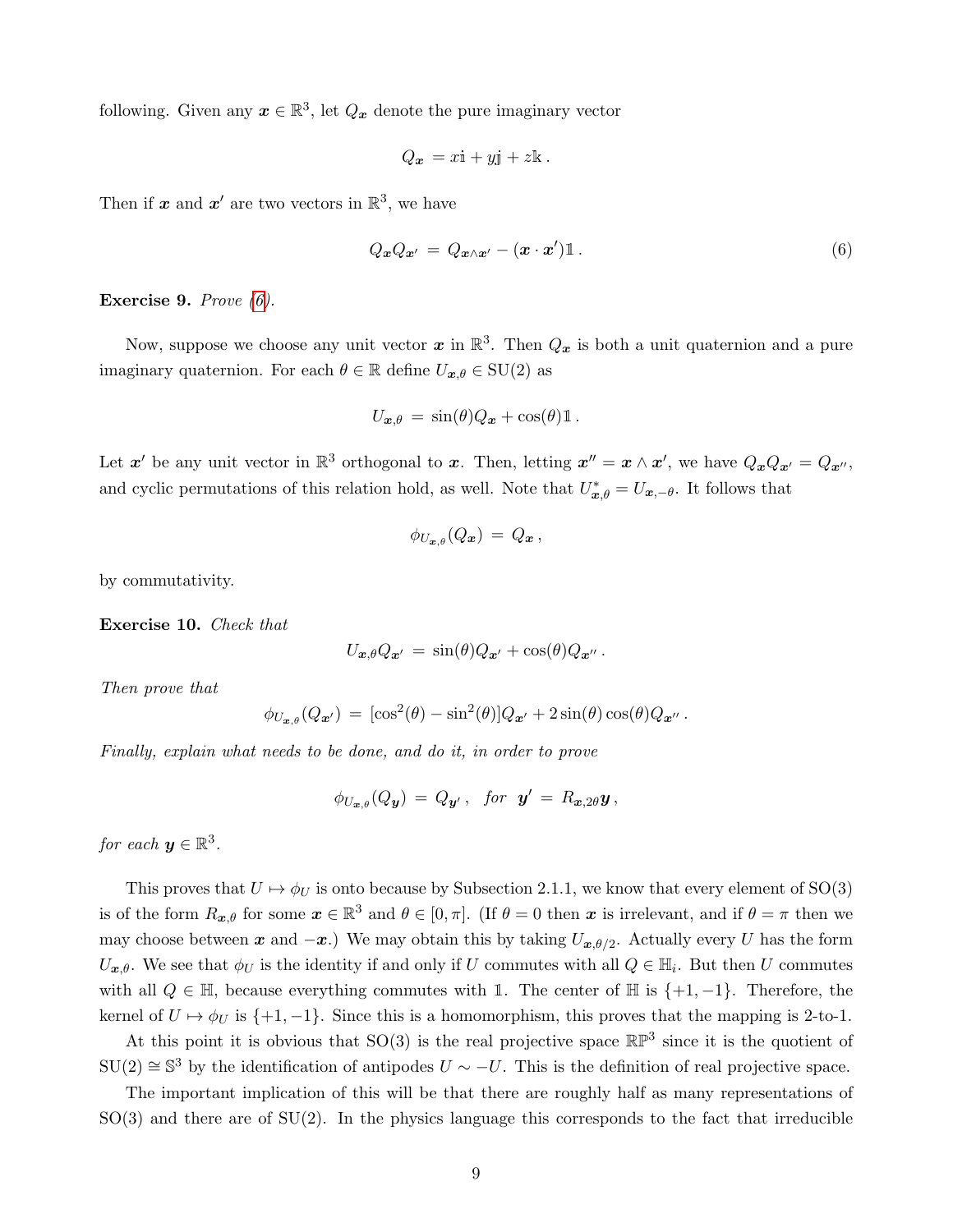representations of SU(2) are also representations of SO(3) if and only if the "spin" is integer, as opposed to half-odd-integer. We will explain the irreps next, and then this will be clear.

# 3 Irreducible representations of  $SU(2)$

A finite dimensional representation of  $SU(2)$  is a (complex) vector space V, along with operators  $S^x$ ,  $S<sup>y</sup>$  and  $S<sup>z</sup>$  on V satisfying the commutation relations

$$
[S^x, S^y] = iS^z
$$
,  $[S^y, S^z] = iS^x$  and  $[S^x, S^x] = iS^y$ .

(We will only consider complex representations.) The representation is said to be unitary if V has a Hilbert space structure and  $S^x$ ,  $S^y$  and  $S^z$  are all Hermitian operators on V.

If  $W \subseteq V$  is a subspace which is invariant for  $S^x$ ,  $S^y$  and  $S^z$ , i.e., each of these three operators maps  $W$  back into itself, then  $W$  is called a sub-representation.

**Exercise 11.** Suppose that V is a unitary representation of SU(2) and that  $W \subseteq V$  is a subrepresentation. Since W is a subrepresentation,  $S^x w$ ,  $S^y w$  and  $S^z w$  are all in W for each  $w \in W$ . Let  $W^{\perp}$  be the orthogonal complement of W. Using this, prove that

$$
\langle u, S^x v \rangle = \langle u, S^y v \rangle = \langle u, S^z v \rangle = 0,
$$

for each  $u \in W$  and  $v \in W^{\perp}$ . Conclude that  $W^{\perp}$  is also a subrepresentation.

Note that Exercise 11 is similar to Exercise 8. The idea of taking orthogonal complements for unitary representations is often useful.

A representation is called irreducible if there are no non-trivial subrepresentations. I.e., a representation V is irreducible if whenever  $W \subseteq V$  is a sub-representation this requires W equals V or {0}.

An important fact from the general theory of representations of finite and compact groups is "complete reducibility." Let us list some of the elements quickly, here.

- Firstly, if  $V$  is any finite-dimensional representation, then the vector space may be equipped with an inner-product such that V becomes unitary.
- Then if W is a sub-representation then so is the orthogonal complement  $W^{\perp}$ , by Exercise 11.
- Because of this, if V has a non-trivial sub-representation, W such that W is neither 0 nor  $V$ , then  $V = W \oplus W^{\perp}$ , where  $W^{\perp}$  is also non-trivial, and both are sub-representations.
- Finally, this implies, by an inductive argument that every finite dimensional representation V may be written as  $V = W_1 \oplus \cdots \oplus W_n$ , for some  $n \leq \dim(V)$ , where  $W_1, \ldots, W_n$  are all irreducible representations.

A great reference for this type of thing is [2].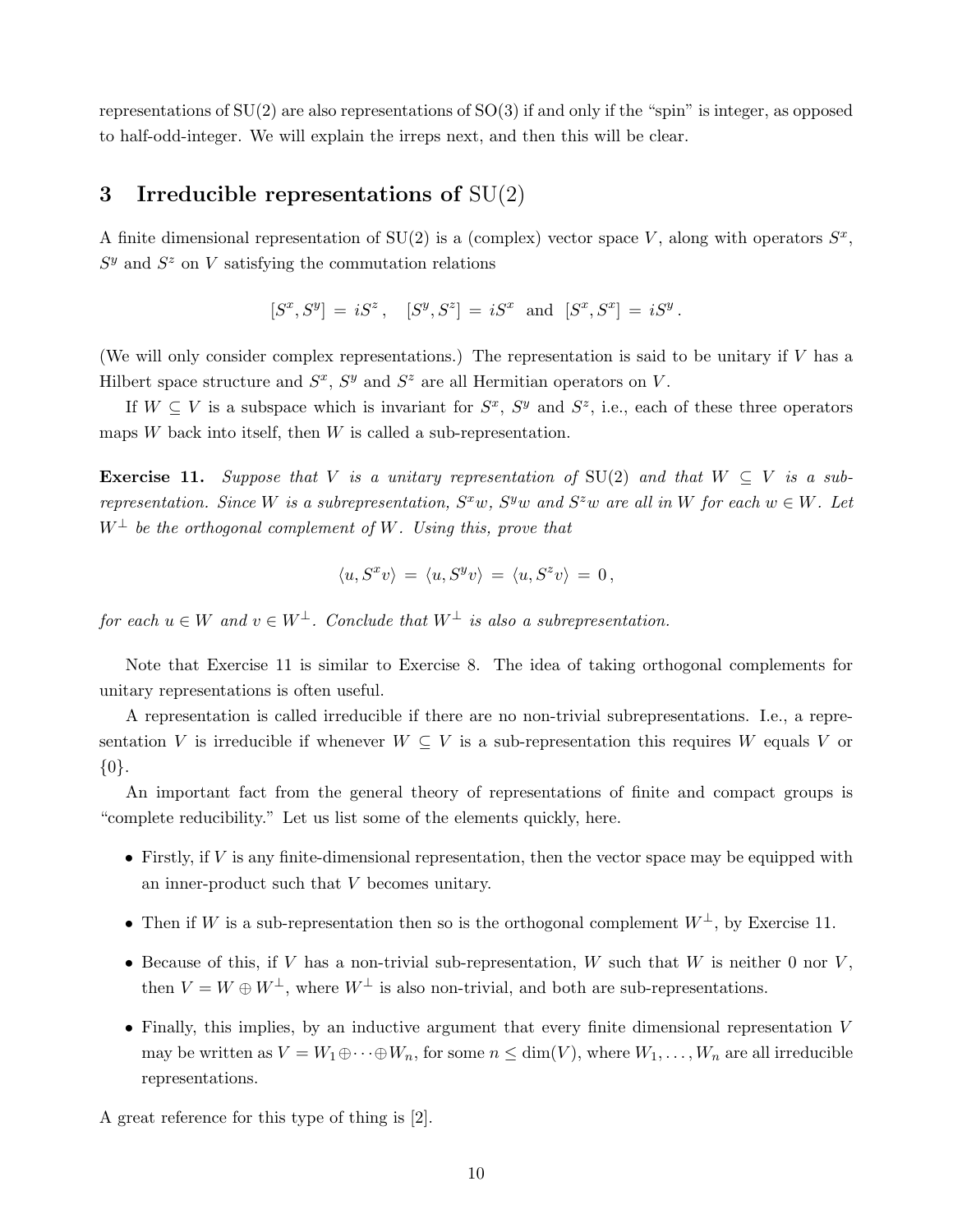If V and W are both representations of  $SU(2)$ , then  $T: V \to W$  is an intertwiner if T is a linear mapping and T respects the structure of the representations. Here this means that for the three spin matrices on V, call them  $S_V^x$ ,  $S_V^y$  $V$  and  $S_V^z$ , and for the three spin matrices on W, call them  $S_W^x$ ,  $S_V^y$ W and  $S_w^z$ , one has the intertwining relations

$$
TS_V^x = S_W^x T, \quad TS_V^y = S_W^y T \text{ and } TS_V^z = S_W^z T.
$$

Another important result from representation theory is Schur's lemma, which implies that if V and W are each irreducible, then  $T$  may only be the zero-mapping or an isomorphism, the latter only if  $V$ and W are equivalent representations (meaning that there is an intertwiner between them which is an isomorphism). Again, [2] is a good reference.

### 3.1 Highest weight vectors

We will now characterize all finite dimensional irreducible representations of SU(2). We will take the perspective of most QM textbooks, and deduce what they are. The key is to look for highest weight vectors.

Suppose that V is a finite-dimensional, unitary representation of SU(2). So  $V \cong \mathbb{C}^n$  for some n, and there are three matrices  $S^x$ ,  $S^y$  and  $S^z$ , satisfying the commutation relations

$$
[S^x, S^y] = iS^z
$$
,  $[S^y, S^z] = iS^x$  and  $[S^z, S^x] = iS^y$ .

Moreover, because the representation is unitary,  $S^x$ ,  $S^y$  and  $S^z$  are all Hermitian:  $(S^x)^* = S^x$ ,  $(S^y)^* =$  $S<sup>y</sup>$  and  $(S<sup>z</sup>)<sup>*</sup> = S<sup>z</sup>$ . In particular, this means that they are all diagonalizable and the eigenvalues are all real. Let j be the largest eigenvalue of  $S^z$ , and let  $\Psi_j$  be a normalized vector such that

$$
S^z \Psi_j = j \Psi_j.
$$

We are going to call  $\Psi_j$  a "highest weight vector."

The key ingredients to be introduced now are the spin-raising and spin-lowering operators,  $S^+$  and S<sup>-</sup>. These are defined as  $S^+ = S^x + iS^y$  and  $S^- = S^x - iS^y$ , for short.

Exercise 12. Prove that (a)  $(S^+)^* = S^-$  (and hence  $(S^-)^* = S^+$ ); (b)  $S^x = (S^+ + S^-)/2$  and  $S^y = (S^+ - S^-)/(2i)$ ;  $(c) (S^x)^2 + (S^y)^2 = (S^+S^- + S^-S^+)/2.$ 

The Lie group SU(2) is three-dimensional, meaning that we need 3 generators for the Lie algebra. These are  $S^x$ ,  $S^y$  and  $S^z$ . But now that we have a unitary representation, we may instead consider our three main operators as  $S^z$ ,  $S^+$  and  $S^-$ . (One may think of this at the level of the Lie algebra, by taking the complexified Lie algebra, where one tensors with C over R, in order to allow ourselves to take complex linear combinations of the three generators to get  $S^{\pm} = S^x \pm iS^y$ .) So let us calculate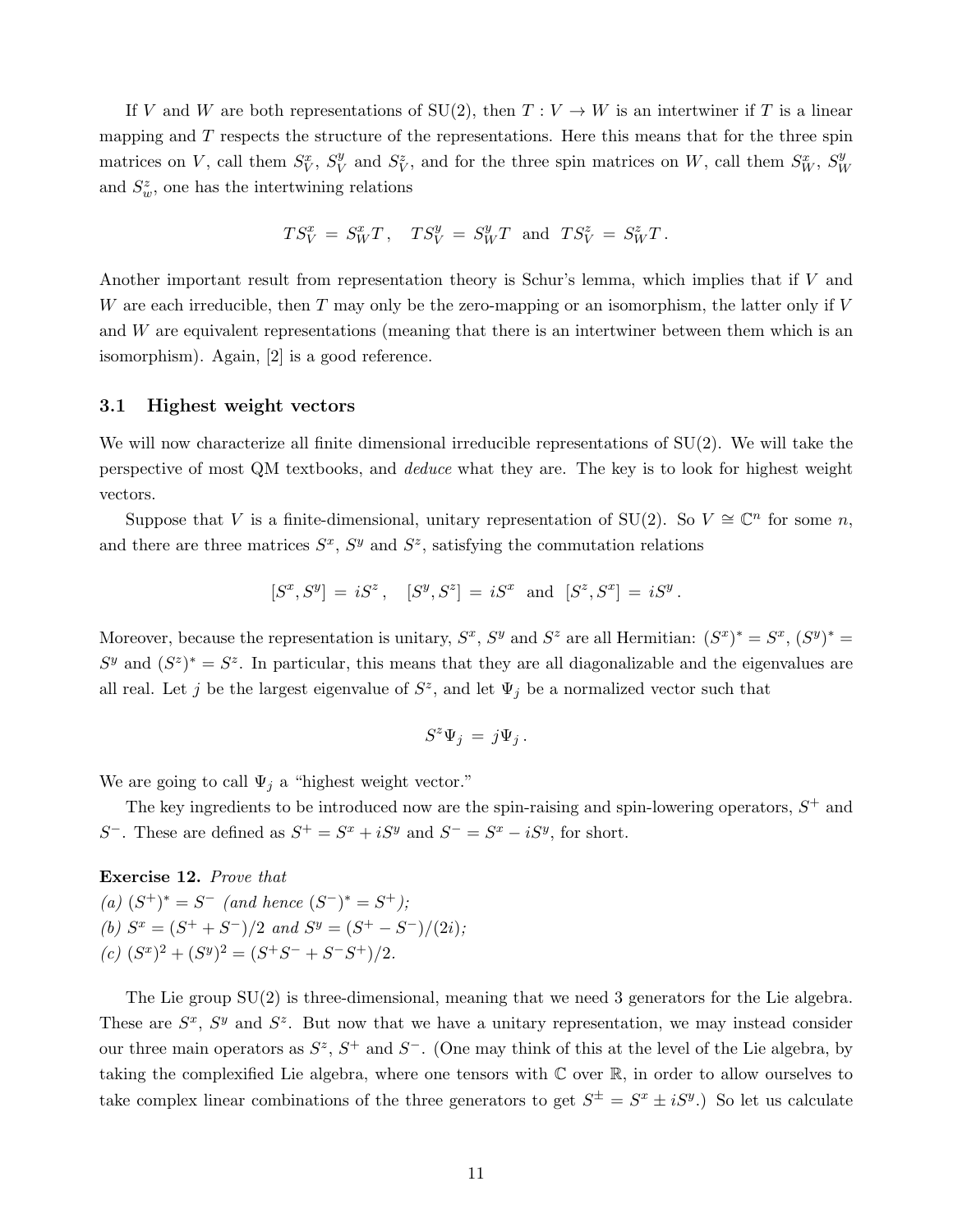the commutation relations.

$$
[S^z, S^{\pm}] = [S^z, S^x \pm iS^y]
$$
  
\n
$$
= [S^z, S^x] \pm i[S^z, S^y]
$$
  
\n
$$
= [S^z, S^x] - (\pm i)[S^y, S^z]
$$
  
\n
$$
= iS^y - (\pm i)iS^x
$$
  
\n
$$
= iS^y \pm S^x
$$
  
\n
$$
= \pm S^{\pm}.
$$

Exercise 13. Prove that  $[S^+, S^-] = 2S^z$ .

Because of this, in particular, note that

$$
S^z S^+ \Psi_j = (S^+ S^z + [S^z, S^+]) \Psi_j = S^+ S^z \Psi_j + S^+ \Psi_j = (j+1)S^+ \Psi_j.
$$

But note that, by our assumption, j was the largest eigenvalue of  $S^z$ . If  $S^+\Psi_j$  were any vector other than 0, then that would imply that  $S^+\Psi_j$  were an eigenvector for  $S^z$  for the eigenvalue  $j+1$ , contrary to our assumption. Therefore, we have given a contradiction proof that  $S^+\Psi_j = 0$ . This helps to explain why  $\Psi_i$  is called a "highest weight" vector.

If  $\Phi$  is a general eigenvector of  $S^z$  with  $S^z \Phi = m\Phi$ , then we may call m the "weight." (The name may be better motivated by the more general theory of representations of semi-simple Lie groups, in particular, where the representation theory of  $SU(2)$  [or  $SL(2)$ ] fits in as a main tool, finding representations of this small group inside representations of larger groups and piecing the representations of  $SU(2)$  together.) Then  $S^+$  will raise the weight because

$$
S^z \Phi = m\Phi \Rightarrow S^z (S^+ \Phi) = (m+1)S^+ \Phi, \qquad (7)
$$

and  $S^-$  will lower the weight because

<span id="page-11-0"></span>
$$
S^z \Phi = m\Phi \Rightarrow S^z (S^- \Phi) = (m-1)S^- \Phi. \tag{8}
$$

But if  $\Psi_j$  already has the highest weight possible, then this must mean that  $S^+\Psi_j$  annihilates  $\Psi_j$ .

Next, consider the set of vectors  ${\{\Psi_j, S^-\Psi_j, (S^-)^2\Psi_j, \dots\}}$ . These vectors cannot all be linearly independent, because  $V$  is only finite dimensional. On the other hand, by  $(8)$  we would know that all of these vectors would be eigenvectors for  $S^z$  with different eigenvalues  $\{j, j-1, j-2, \dots\}$ , unless some of them are zero. If none of them were zero, then that would necessitate that they would all be linearly independent, because eigenvectors of a matrix with distinct eigenvalues are always linearly indpendent. Therefore, there is some  $k \in \{1, 2, \dots\}$  such that  $(S^-)^{\ell} \Psi_j = 0$  for all  $\ell \geq k$ . We will take k to be the smallest possible integer. Then it will turn out that  $\{\Psi_j, S^-\Psi_j, \ldots, (S^-)^{k-1}\Psi_j\}$  span a  $k$ -dimensional sub-representation of  $V$ .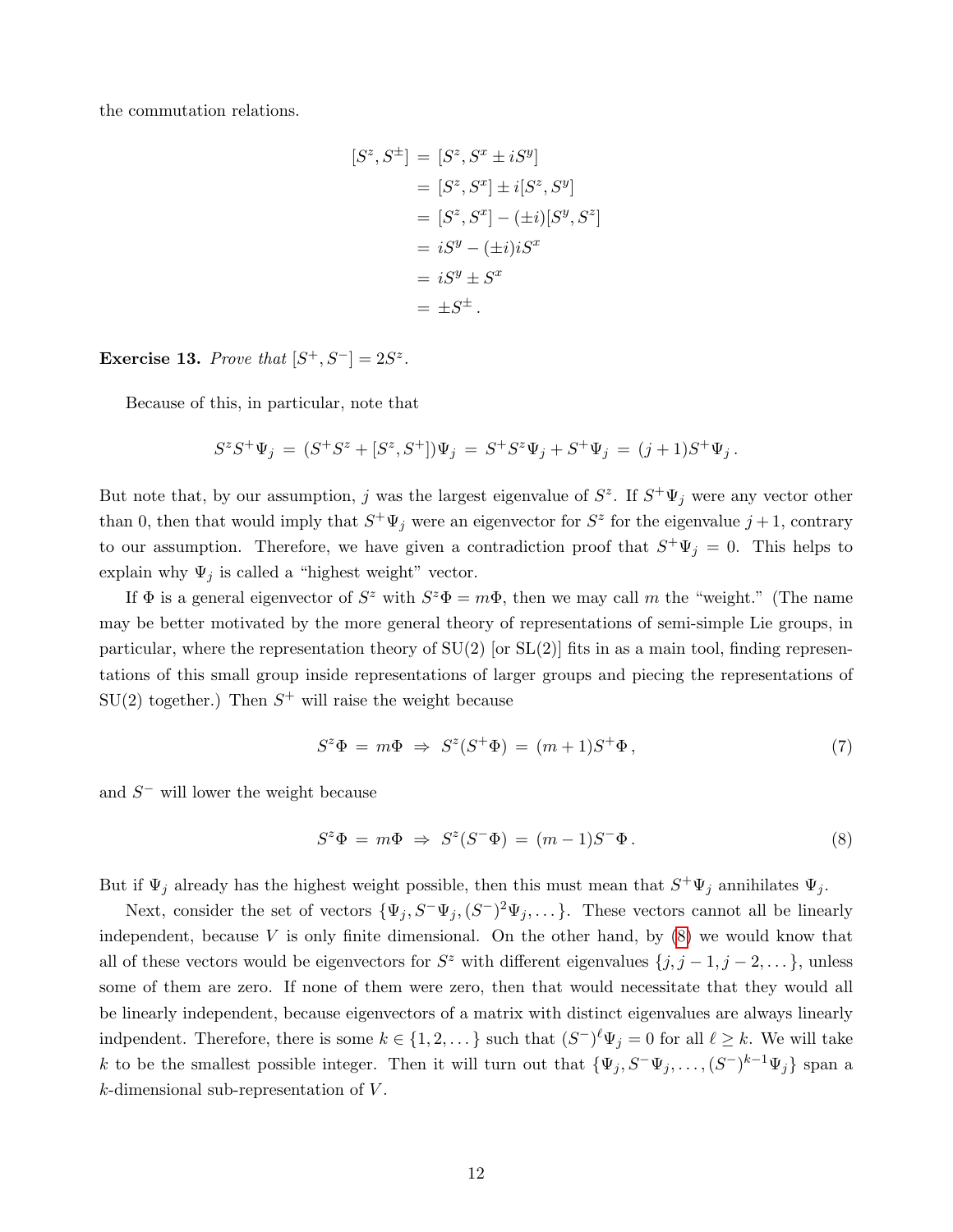**Exercise 14.** For  $m \in \{j, j-1, ..., j-k+1\}$ , let  $\Psi_m = (S^-)^{j-m} \Psi_j / ||(S^-)^{j-m} \Psi_j ||$ . Prove that

$$
S^{-}\Psi_{m} = \sqrt{j(j+1) - m(m-1)}\Psi_{m-1},
$$

interpreting  $0\Psi_{j-k}$  as just 0 (since  $\Psi_{j-k}$  does not really exist, but the coefficient is zero anyway). Do this by induction, as follows.

(a) Starting with the fact that  $S^+\Psi_j = 0$  and  $S^z\Psi_j = j\Psi^j$ , use the commutation relations  $S^+S^ S^-S^+=2S^z$  to conclude that

$$
\langle S^-\Psi_j,S^-\Psi_j\rangle-\langle S^+\Psi_j,S^+\Psi_j\rangle\,=\,\langle\Psi_j,2S^z\Psi_j\rangle\,=\,2j\|\Psi_j\|^2\,=\,2j\,,
$$

using the assumption that  $\Psi_j$  was normalized. Explain why this implies that  $j \geq 0$  and also why this implies the initial step  $S^-\Psi_j = \sqrt{\frac{S^+ \Psi_j}{S^+ \Psi_j}}$  $\overline{2j}\,\Psi_{j-1}.$ 

(b) Suppose that you know that  $S^-\Psi_m = \sqrt{j(j+1) - m(m-1)} \Psi_{m-1}$  for some m. Use unitarity to show that  $S^+\Psi_{m-1}$  is orthogonal to  $(\text{span}(\Psi_m))^{\perp}$ . Hence,  $S^+\Psi_{m-1}$  equals  $\lambda\Psi_m$  for some  $\lambda \in \mathbb{C}$ . (c) Prove that if  $S^-\Psi_m = \sqrt{j(j+1) - m(m-1)} \Psi_{m-1}$  for some m, then

$$
S^+\Psi_{m-1} = \sqrt{j(j+1) - m(m-1)} \Psi_m.
$$

(d) Suppose that for some m you know  $S^+\Psi_m = \sqrt{j(j+1) - m(m+1)} \Psi_{m+1}$ . You already know  $S^z \Psi_m = m \Psi_m$ . Using this, prove that  $S^- \Psi_m = \sqrt{j(j+1) - m(m-1)} \Psi_{m-1}$ . This is the induction step.

Because of Exercise 14, we see in particular that  $S^-\Psi_{-j} = \sqrt{j(j+1) - (-j)(-j-1)} \Psi_{-j-1}$ , which is  $0\Psi_{-j-1}$ , which is interpreted as just 0 (because there is no actual vector  $\Psi_{-j-1}$ , but this does not really matter because the coefficient is 0 anyway). So we see that  $k \leq 2j + 1$  since unless  $\Psi_{-j}$  also does not exist we have  $\Psi_{-j} = (S^-)^{2j} \Psi_j / C$  for some constant C, so this means  $(S^-)^{2j+1} \Psi_j = 0$ .

But in fact, k is not less than  $2j + 1$ . To see this, note that for  $m \in \{j, j - 1, \ldots, -j + 1\}$  we have

$$
S^{-}\Psi_{m} = \sqrt{j(j+1) - m(m-1)} \Psi_{m-1},
$$

and this is only zero if  $\sqrt{j(j + 1) - m(m - 1)} = 0$ . But that requires  $j(j + 1) - m(m - 1) = 0$ , and by solving the quadratic equation that requires  $m = -j$  or  $2j + 1$ . But as m must be less than j, and as  $j \geq 0$  by part (a) above, this means  $m = -j$  is the only possible value such that  $S^{\dagger} \Psi_m = 0$ among the weights  $\{j, j-1, \ldots, -j\}$ . So really it is true that  $k = 2j + 1$ . This is the dimension of the representation spanned by  $\{\Psi_j, \Psi_{j-1}, \ldots, \Psi_{-j}\}.$ 

Let us quickly note why this is a sub-representation. For this to be a sub-representation we require this subspace to be mapped back into itself under each of the three matrices  $S^x$ ,  $S^y$  and  $S^z$ . We already know  $S^z \Psi_m = m \Psi_m$  for each  $m \in \{j, j-1, \ldots, -j\}$ . We also know

$$
S^+\Psi_m = \sqrt{j(j+1) - m(m+1)} \Psi_{m+1} \text{ and } S^-\Psi_m = \sqrt{j(j+1) - m(m-1)} \Psi_{m-1},
$$

with the interpretation that  $0\Psi_{j+1}$  and  $0\Psi_{-j-1}$  are both zero. But that means that this subspace is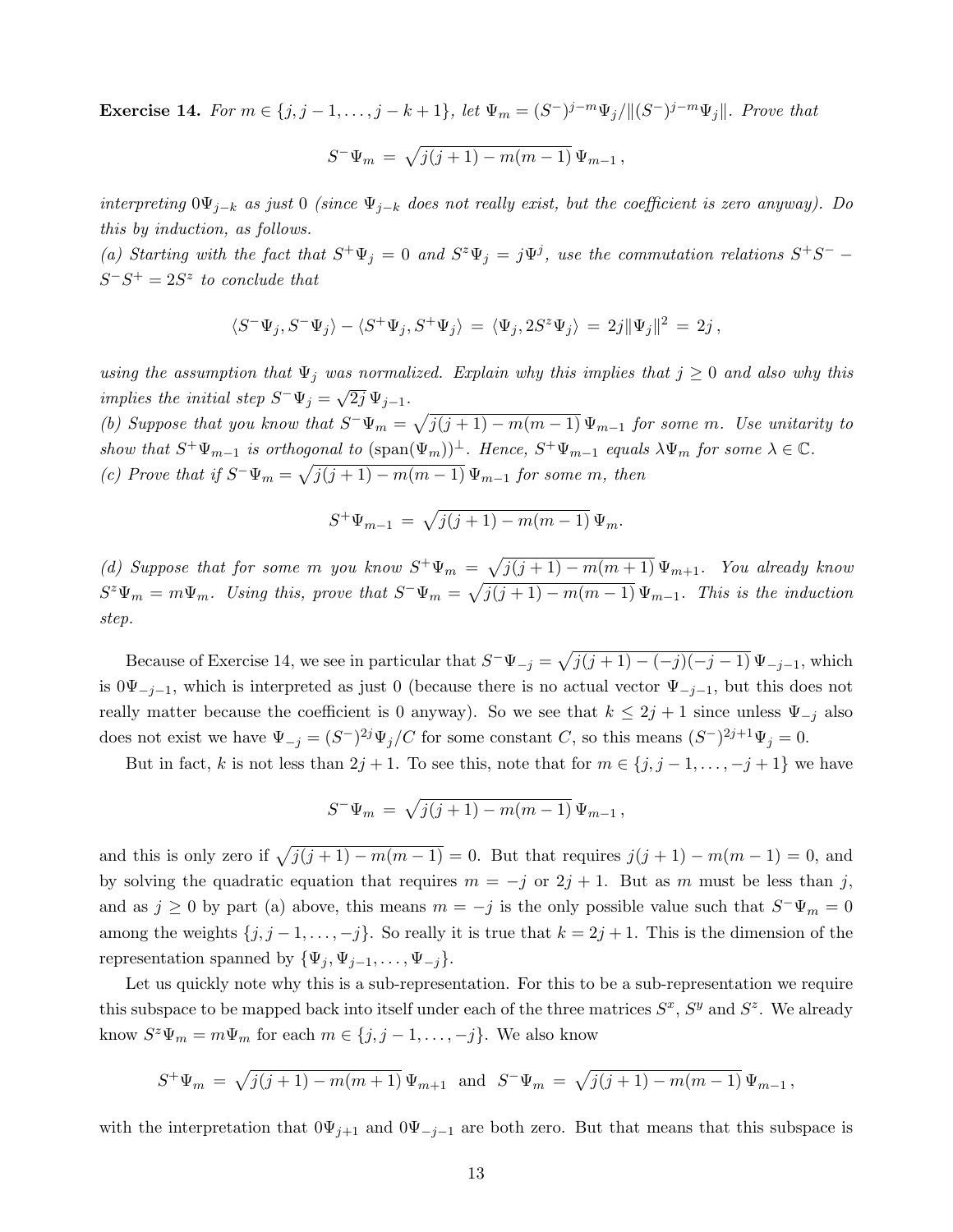also mapped into itself by  $S^+$  and  $S^-$ . Moreover, by Exercise 12, we know that  $S^x$  and  $S^y$  are linear combinations of  $S^+$  and  $S^-$ . Therefore, this is an invariant subspace also for  $S^x$  and  $S^y$ .

Therefore, this is a sub-representation. It is not zero because it always contains the non-zero vector  $\Psi_i$ . So, since we assumed that V is irreducible, it must be the entire sub-representation. Note that we call two representations "equivalent" if there is an intertwiner between them which is an isomorphism. We classify irreducible representations up to equivalence.

### 3.2 Conclusion

Therefore, what we have just deduced is that the irreducible representations may be listed as  $\mathcal{D}^{(j)}$  for  $j = 0, \frac{1}{2}$  $\frac{1}{2}$ , 1,  $\frac{3}{2}$  $\frac{3}{2}, \ldots$ , (so that  $k = 2j + 1$  is an allowable dimension  $1, 2, 3, \ldots$  ), where  $\mathcal{D}^{(j)}$  may be written with an orthonormal basis  $\Psi_j, \Psi_{j-1}, \ldots, \Psi_{-j}$  satisfying

$$
S^{z}\Psi_{m} = m\Psi_{m}, \text{ for } m \in \{j, j-1, \dots, -j\},
$$
  

$$
S^{+}\Psi_{m} = \sqrt{j(j+1) - m(m+1)} \Psi_{m+1}, \text{ for } m \in \{j-1, j-2, \dots, -j\} \text{ and } S^{+}\Psi_{j} = 0,
$$
  

$$
S^{-}\Psi_{m} = \sqrt{j(j+1) - m(m-1)} \Psi_{m-1}, \text{ for } m \in \{j, j-1, \dots, -j+1\} \text{ and } S^{-}\Psi_{-j} = 0,
$$

and  $S^x = (S^+ + S^-)/2$  and  $S^y = (S^+ - S^-)/(2i)$ .

# 4 Tensor products of representations

A good application of the use of highest weight vectors for representations of  $SU(2)$  is the decomposition of the tensor product of two irreducible representations into a direct sum of irreducible representations. A good picture to think of for the representation  $\mathcal{D}^{(j)}$  is a vertical chain



representing the possible eigenvalues m of  $S^z$  in  $\mathcal{D}^{(j)}$ . Of course, there is also an eigenvector associated to each m-value,  $\Psi_m$ . We also need to discuss how one forms a representation of SU(2) on the tensor product of two representations.

### 4.1 Brief review of tensor products

Recall that if V and W are two vector spaces then  $V \otimes W$  is another vector space. More precisely, if  $\dim(V) = n$  and  $\dim(W) = m$  and if  $V = \text{span}\{v_1, \ldots, v_n\}$  and  $W = \text{span}\{w_1, \ldots, w_m\}$  for some vectors  $v_1, \ldots, v_n \in V$  and  $w_1, \ldots, w_m \in W$ , then we may define  $V \otimes W$  as the span of nm linearly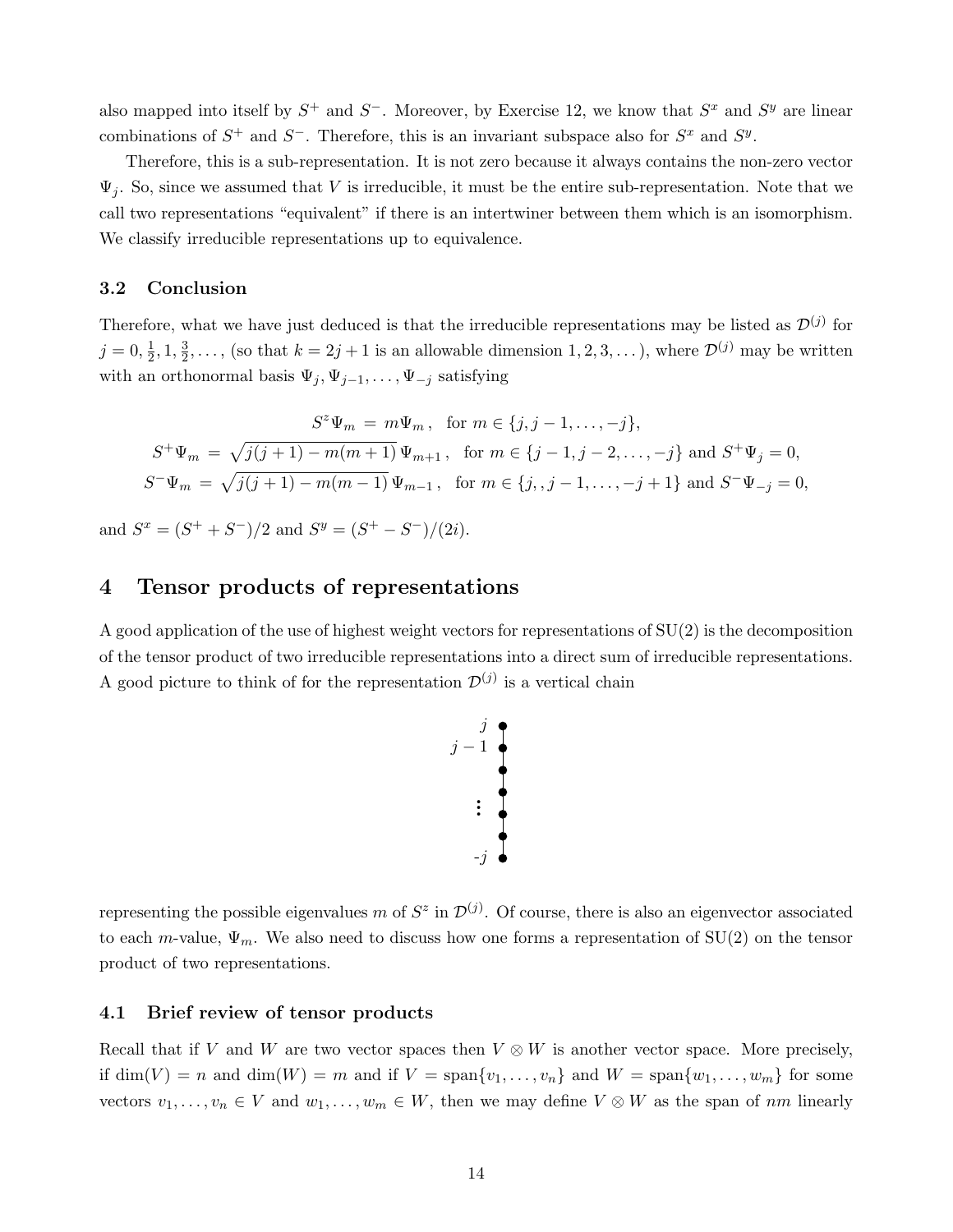independent basis vectors

$$
\{v_i \otimes w_j : i \in \{1, \ldots, n\}, j \in \{1, \ldots, m\}\}.
$$

At this level the notation ⊗ for vectors is just a notation: we define mn new vectors called  $v_1 \otimes$  $w_1, \ldots, v_1 \otimes w_m, \ldots, v_n \otimes w_1, \ldots, v_n \otimes w_m$  (in a vector space called  $V \otimes W$ ).

But then, once these are defined, we may actually define a new operation with algebraic meaning ⊗ :  $V \times W \rightarrow V \otimes W$ , wherein, for

$$
v = \sum_{j=1}^{n} c_j v_j
$$
 and  $w = \sum_{k=1}^{m} d_k w_k$ ,

for  $c_1, \ldots, c_n, d_1, \ldots, d_m \in \mathbb{C}$ , we have the formula

$$
v\otimes w\,=\,\sum_{j,k=1}^n(c_jd_k)v_j\otimes w_k\,.
$$

Moreover, it is seen that for  $v, v' \in V$ ,  $w, w' \in W$  and  $c, d \in \mathbb{C}$ ,

$$
(v+cv')\otimes (w+dw') = v\otimes w + c(v'\otimes w) + d(v\otimes w') + cd(v'\otimes w'),
$$

which expresses bilinearity of ⊗. There is a universal property for the tensor product. For any other bilinear mapping  $h: V \times W \to Z$ , for some vector space Z, there exists a unique mapping  $h': V \otimes W \to Z$  such that  $h(v, w) = h'(v \otimes w)$ . See Wikipedia for more details (from which the notation of the last sentence was adopted):

#### [http://en.wikipedia.org/wiki/Tensor\\_product](http://en.wikipedia.org/wiki/Tensor_product)

Note that one particular case is if we have linear operators  $A: V \to V$  and  $B: W \to W$ . Then we may define  $A \otimes B$  to be an operator from  $V \otimes W$  to itself, defined as

$$
(A \otimes B)(e_i \otimes f_j) = (Ae_i) \otimes (Bf_j),
$$

where on the left-hand-side the  $\otimes$  is mainly notation for expressing the basis vector  $e_i \otimes f_j$ , and on the right hand side it is the bilinear operation we described before (since  $Ae_i$  is a general vector in V and  $Bf_j$  is a general vector in W, not necessarily basis vectors).

One can also check that  $(A, B) \mapsto A \otimes B$  is also bilinear. In fact it is the tensor product of the vector spaces  $\text{End}(V)$  and  $\text{End}(W)$ , where the endomorphism algebra of a vector space is the set of all linear mappings of that space back into itself. Moreover, it is easy to see that with this definition, writing  $\mathbb{1}_V$  and  $\mathbb{1}_W$  for the identities on A and B, respectively, we have

$$
A \otimes B = (A \otimes \mathbb{1}_W)(\mathbb{1}_V \otimes B) = (\mathbb{1}_V \otimes B)(A \otimes \mathbb{1}_W).
$$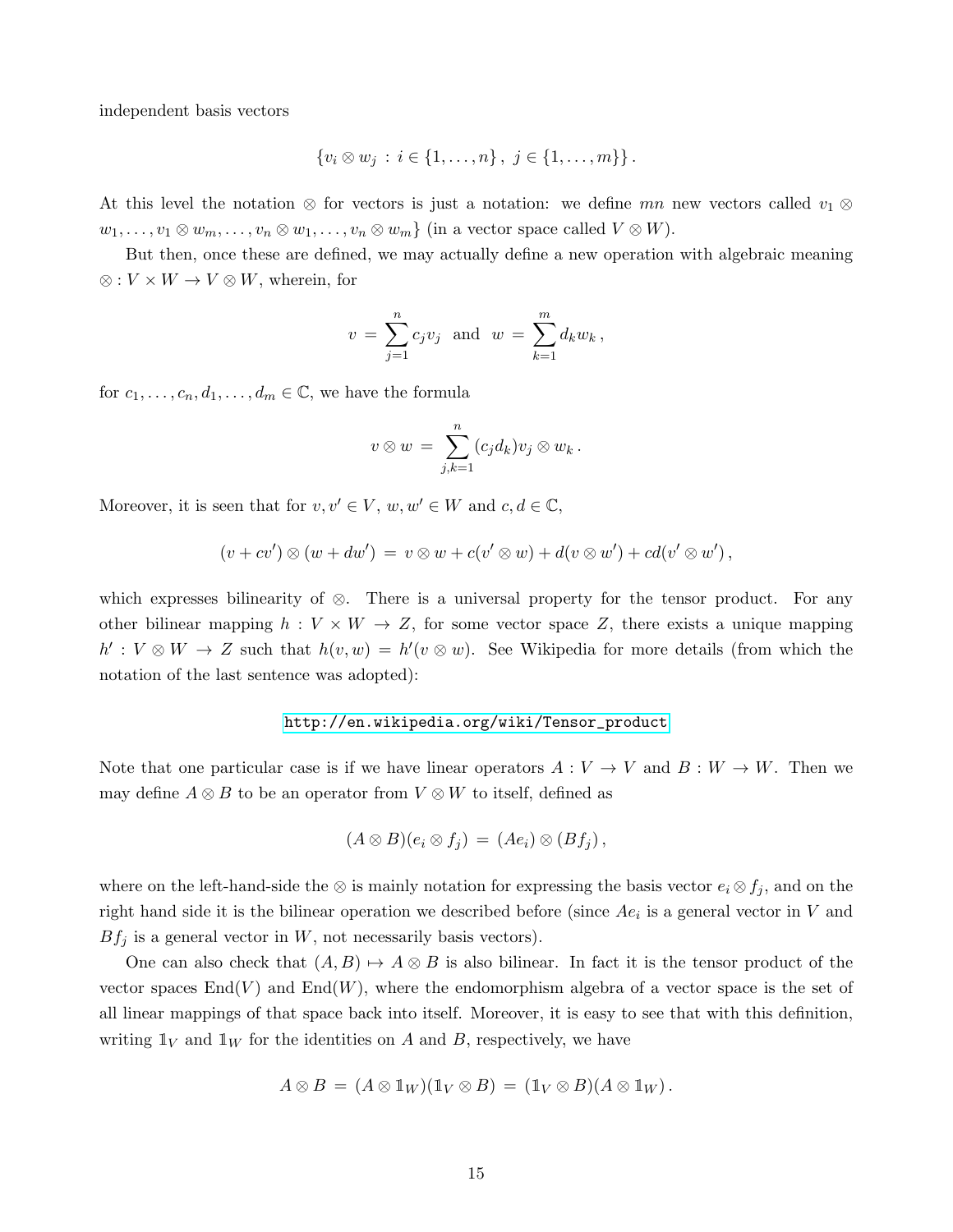There is frequently an identification of  $End(V)$  with a subalgebra of  $End(V \otimes W)$  obtained by mapping A to  $A \otimes \mathbb{1}_W$ , and similarly an identification of End(W) with another subalgebra of End(V  $\otimes$  W) obtained by mapping B to  $\mathbb{1}_V \otimes B$ . Then the formula above implies that the two subalgebras commute with each other. (The commutator of the two subalgebras is zero.) This will be used frequently in the theory of quantum spin systems. It will be explained in other lectures more methodically.

### 4.2 The tensor product of two finite dimensional representations

Now we may finally define the representation structure (also known as module structure) on  $V \otimes W$ in the case that  $V$  and  $W$  are each  $SU(2)$  representations. Suppose that the three spin operators on V are denotes  $S_V^x$ ,  $S_V^y$  $V$  and  $S_V^z$ , and suppose a similar notation for W. Then we may define three spin matrices on  $V \otimes W$  which we denote  $S_{V \otimes W}^{x}$ ,  $S_{V \otimes W}^{y}$  and  $S_{V \otimes W}^{z}$ , defined as

$$
S_{V \otimes W}^x = S_V^x \otimes 1_W + 1_V \otimes S_W^x,
$$
  
\n
$$
S_{V \otimes W}^y = S_V^y \otimes 1_W + 1_V \otimes S_W^y,
$$
  
\n
$$
S_{V \otimes W}^z = S_V^z \otimes 1_W + 1_V \otimes S_W^z.
$$

It remains to check the commutation relations, but note that since the subalgebra  $\{A\otimes \mathbb{1}_W : A \in$ End(V)} commutes with the subalgebra  $\{1_V \otimes B : B \in \text{End}(B)\}\)$ , we have, for instance

$$
[S_{V \otimes W}^x, S_{V \otimes W}^y] = [S_V^x \otimes 1_W + 1_V \otimes S_W^x, S_V^y \otimes 1_W + 1_V \otimes S_W^y]
$$
  
\n
$$
= [S_V^x, S_V^y] \otimes 1_W + 1_V \otimes [S_W^x, S_W^y]
$$
  
\n
$$
= iS_V^z \otimes 1_W + 1_V \otimes (iS_W^z)
$$
  
\n
$$
= iS_{V \otimes W}^z.
$$

So, for example, this example of a commutation relation works out. It is easy to see by similar arguments that the other commutations work out, as well.

You can also motivate this choice by considering  $Schr'$  odinger operators with  $SO(3)$  symmetry. Let us do this very quickly.

### 4.3 Motivation by analogy with SO(3)

A typical two-body Hamiltonian, say for two electrons in  $\mathbb{R}^3$  may be written as follows. Say  $x_1 =$  $(x_1, y_1, z_1)$  and  $\mathbf{x}_2 = (x_2, y_2, z_2)$ . Then the Hamiltonian is an unbounded operator on  $L^2(\mathbb{R}^3 \times \mathbb{R}^3)$ ,

$$
H\Psi(\boldsymbol{x}_1,\boldsymbol{x}_2) \,=\, \sum_{k=1}^2\Big(-\frac{1}{2}\,\nabla^2_{\boldsymbol{x}_k}+V(\boldsymbol{x}_k)\Big)\Psi(\boldsymbol{x}_1,\boldsymbol{x}_2)+W(\boldsymbol{x}_1-\boldsymbol{x}_2)\Psi(\boldsymbol{x}_1,\boldsymbol{x}_2)\,,
$$

where  $V : \mathbb{R}^3 \to \mathbb{R}$  is called a "central potential" if it is rotationally invariant, and W is an isotropic interaction if it is rotationally invariant.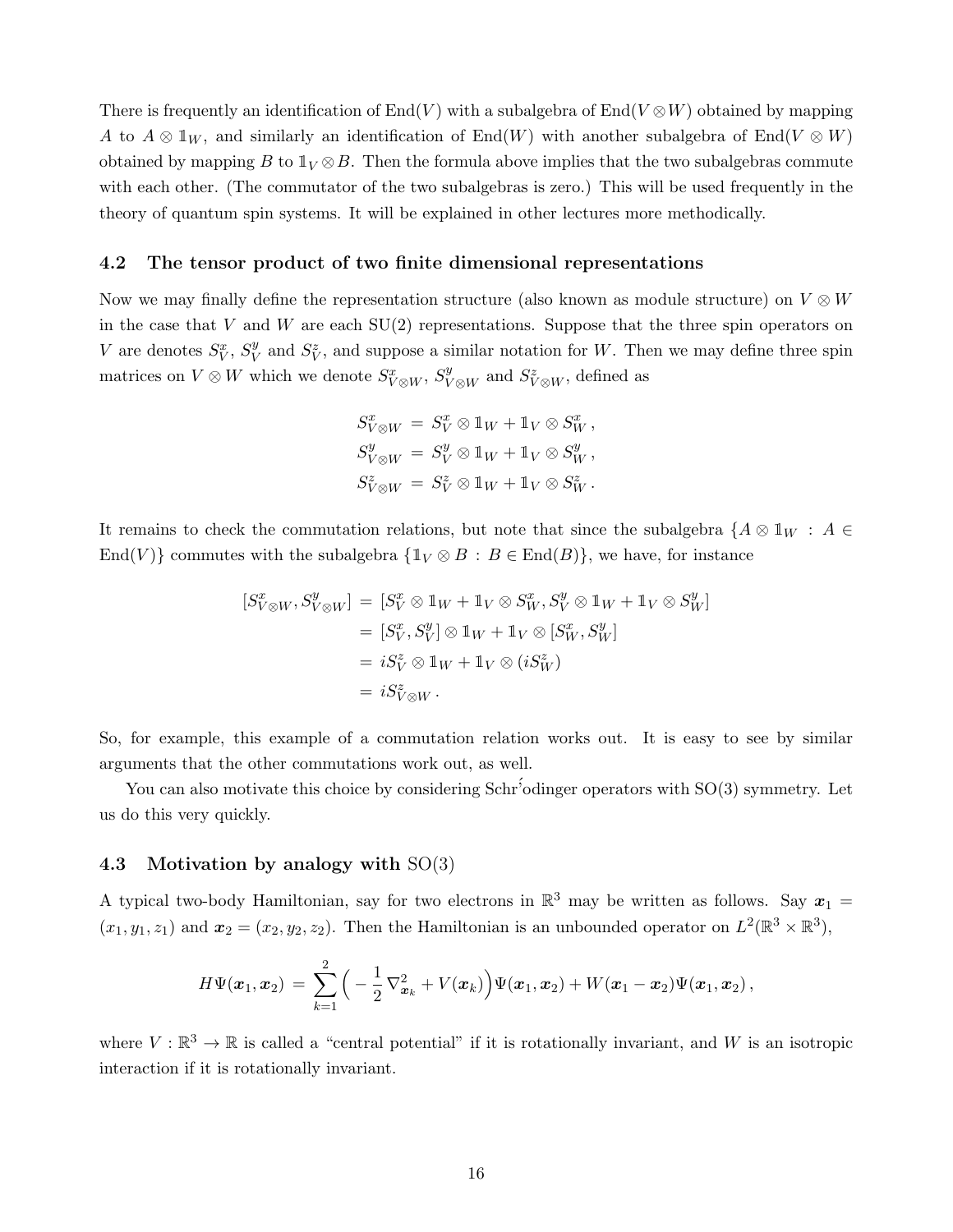Under these conditions, for any  $R \in SO(3)$ , we have that, if we define  $\Phi(\mathbf{x}_1, \mathbf{x}_2) = \Psi(\mathbf{x}_1, \mathbf{x}_2)$ , then

$$
H\Phi(\boldsymbol{x}_1,\boldsymbol{x}_2) = (H\Psi)(R\boldsymbol{x}_1,R\boldsymbol{x}_2)\,,
$$

where  $H\Psi$  is the function obtained by applying H to  $\Psi(x_1, x_2)$ , but  $(H\Psi)(Rx_1, Rx_2)$  means that you should apply this function to the point  $(Rx_1, Rx_2)$ . This motivates the definition of a unitary operator  $U^{\{1,2\}}(R): L^2(\mathbb{R}^3 \times \mathbb{R}^3) \to L^2(\mathbb{R}^3 \times \mathbb{R}^3)$  defined as

$$
U_{\{1,2\}}(R)\Psi(\boldsymbol{x}_1,\boldsymbol{x}_2) = \Psi(R\boldsymbol{x}_1,R\boldsymbol{x}_2).
$$

Note that it is essential that you rotate  $x_1$  and  $x_2$  by the same rotation R in order to take advantage of the symmetry of W.

Now one could define the 1-parameter subgroup  $R_z^t$ , for  $t \in \mathbb{R}$ , of rotations by angle t about z given by  $R_z^t e_3 = e_3$ ,  $R_z^t e_1 = \cos(t) e_1 + \sin(t) e_2$ ,  $R_z^t e_2 = \cos(t) e_2 - \sin(t) e_1$ . (Note that the notation is somewhat consistent because  $R_z^t R_z^s = R_z^{t+s}$ , although of course unique roots are not well-defined.) Then we may as usual define

$$
\mathcal{L}_{\{1,2\}}^z \Psi(\boldsymbol{x}_1, \boldsymbol{x}_2) = \frac{1}{i} \frac{d}{dt} U_{\{1,2\}}(R_z^t) \Psi(\boldsymbol{x}_1, \boldsymbol{x}_2) \Big|_{t=0}
$$
  
= 
$$
\frac{1}{i} \left( x_1 \frac{\partial}{\partial y_1} - y_1 \frac{\partial}{\partial x_1} + x_2 \frac{\partial}{\partial y_2} - y_2 \frac{\partial}{\partial x_2} \right) \Psi(\boldsymbol{x}_1, \boldsymbol{x}_2).
$$

We may identify  $L^2(\mathbb{R}^3 \times \mathbb{R}^3)$  as the tensor product  $L^2(\mathbb{R}^3) \otimes L^2(\mathbb{R}^3)$ , wherein the identification is, for  $\Psi_1, \Psi_2 \in L^2(\mathbb{R}^3)$ , we may define

$$
(\Psi_1\otimes\Psi_2)(\pmb{x}_1,\pmb{x}_2)\,=\,\Psi_1(\pmb{x}_1)\Psi_2(\pmb{x}_2)\,.
$$

It is easy to see that this is an isomorphism of the vector spaces. Moreover, with this representation, one may view  $\mathcal{L}_{\{1,2\}}^z$  as an (unbounded) operator on  $L^2(\mathbb{R}^3) \times L^2(\mathbb{R}^3)$  where

$$
\mathcal{L}^z_{\{1,2\}}\,=\,\mathcal{L}^z\otimes\mathbb{1}+\mathbb{1}\otimes\mathcal{L}^z
$$

.

Or, defining  $\mathcal{L}_1^z = \mathcal{L}^z \otimes \mathbb{1}$  and  $\mathcal{L}_2^z = \mathbb{1} \otimes \mathcal{L}^z$ . So  $\mathcal{L}_{\{1,2\}}^z = \mathcal{L}_1^z + \mathcal{L}_2^z$ . This is the same as the formalism for the representation of SU(2) on a tensor product of two representations.

### 4.4 Back to tensor products of finite dimensional representations of  $SU(2)$

Now, let us consider the tensor product of two irreducible representations,

$$
V\,=\,{\cal D}^{(j)}\otimes{\cal D}^{(j')}\,.
$$

We will write the spin operators on the tensor product as

$$
S_1^x = S^x \otimes \mathbb{1}, \quad S_2^x = \mathbb{1} \otimes S^x \text{ and } S_{\{1,2\}}^x = S_1^x + S_2^x,
$$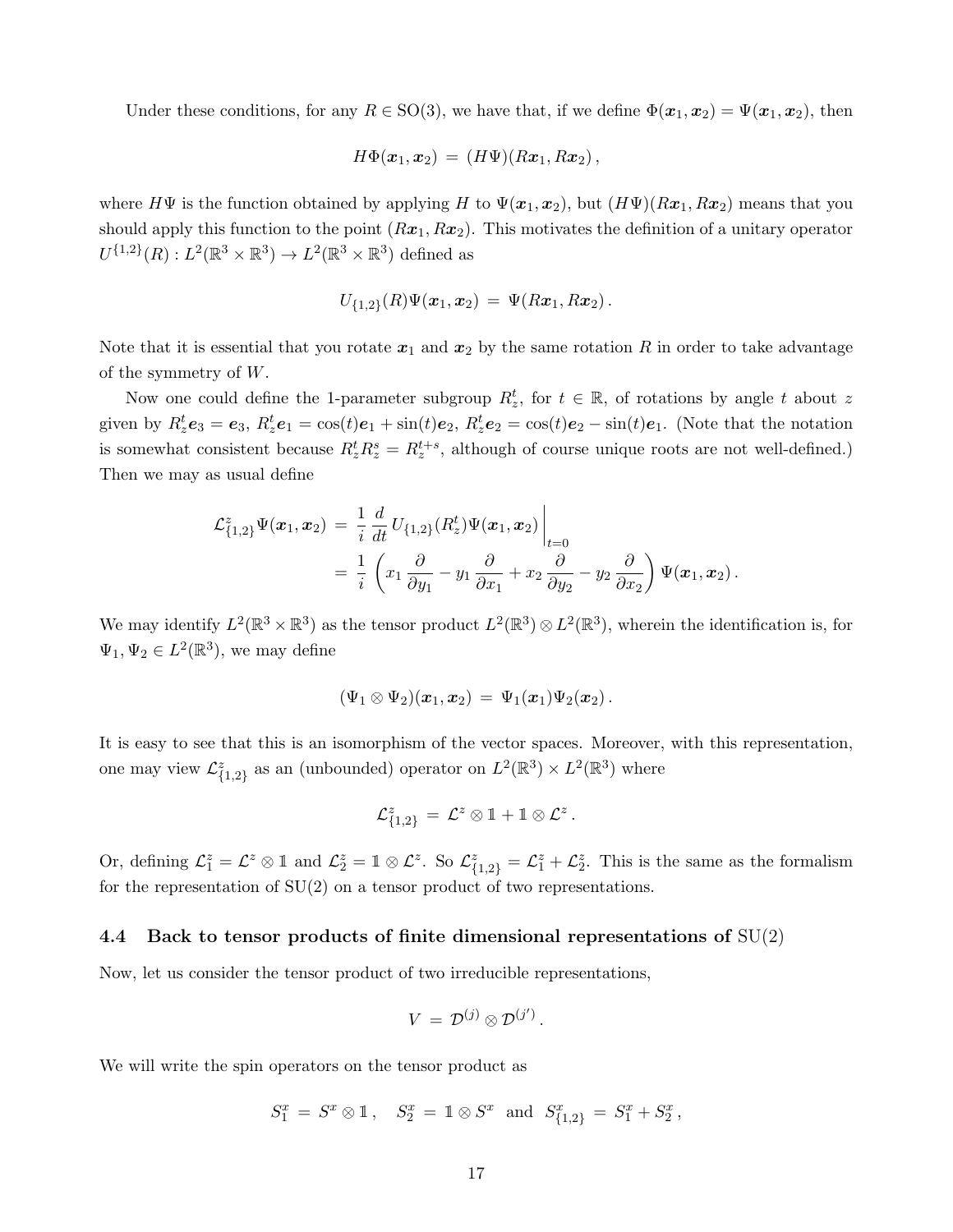and similarly for y and z. Then  $S_{\{1,2\}}^x$ ,  $S_{\{1,2\}}^y$  $S_{\{1,2\}}^{y}$  and  $S_{\{1,2\}}^{z}$  are three spin matrices defining a representation of SU(2) on  $\mathcal{D}^{(j)} \otimes \mathcal{D}^{(j')}$ . This representation is not irreducible. But it may be written as a direct sum decomposition of irreducible representations. We will prove the following:

**Theorem.** For any  $j, j' \in \{0, \frac{1}{2}\}$  $\frac{1}{2}$ , 1,  $\frac{3}{2}$  $\frac{3}{2}, 2, \ldots\}$ , we have

$$
\mathcal{D}^{(j)}\otimes \mathcal{D}^{(j')}\,\cong\,\bigoplus_{J=|j-j'|}^{j+j'}\mathcal{D}^{(J)}\,,
$$

where the sum on  $\ell$  is understood to go in steps of 1.

As a warm-up we recommend the following exercise.

Exercise 15. Prove that

$$
(2j+1)(2j'+1) = \sum_{J=|j-j'|}^{j+j'} (2J+1),
$$

which shows that the dimensions work out.

In pictures one way to understand this is to consider a picture



The particular formula could be rewritten as

$$
\left(2 \cdot \frac{3}{2} + 1\right) \left(2 \cdot 2 + 1\right) = \left(2 \cdot \frac{7}{2} + 1\right) + \left(2 \cdot \frac{5}{2} + 1\right) + \left(2 \cdot \frac{3}{2} + 1\right) + \left(2 \cdot \frac{1}{2} + 1\right).
$$

In other words, writing  $d_j$  for  $2j + 1$  we have verified in picture the formula

$$
d_{3/2} \cdot d_2 \,=\, \sum_{J=1/2}^{7/2} d_J\,,
$$

which is a special case of Exercise 15 since  $(3/2) + 2 = 7/2$  and  $|(3/2) - 2| = 1/2$ .

The idea of the proof of the theorem will be somewhat inductive. We will construct the irreducible representations in  $\mathcal{D}^{(j)} \otimes \mathcal{D}^{(j')}$ . The key to this will be to identify the highest weight vectors. Let us say that  $\psi \in V$  is a highest weight vector of weight m if  $S^z \psi = m \psi_z$  and  $S^+ \psi = 0$ . In the present context, where  $V = \mathcal{D}^{(j)} \otimes \mathcal{D}^{(j')}$ , this means we seek vectors such that  $S_{\{1,2\}}^z \psi = m\psi$ , and, defining  $S_{\{1,2\}}^{\pm} = S_{\{1,2\}}^x \pm iS_{\{1,2\}}^y$ , we also require  $S_{\{1\}}^+$  $\psi_{\{1,2\}}^{(+)}\psi=0.$ 

Since  $S_{\ell_1}^ \overline{\{1,2\}}$  is the adjoint of  $S_{\{1\}}^+$  ${+}_{\{1,2\}}$ , this means that  $\psi$  is a highest weight vector of weight m if  $S^z \psi = m\psi$  and if  $\psi$  is orthogonal to the range of  $S_{f_1}^ {\zeta}_{1,2}^-$ . More precisely, let us define  $V_m = \{ \psi \in V :$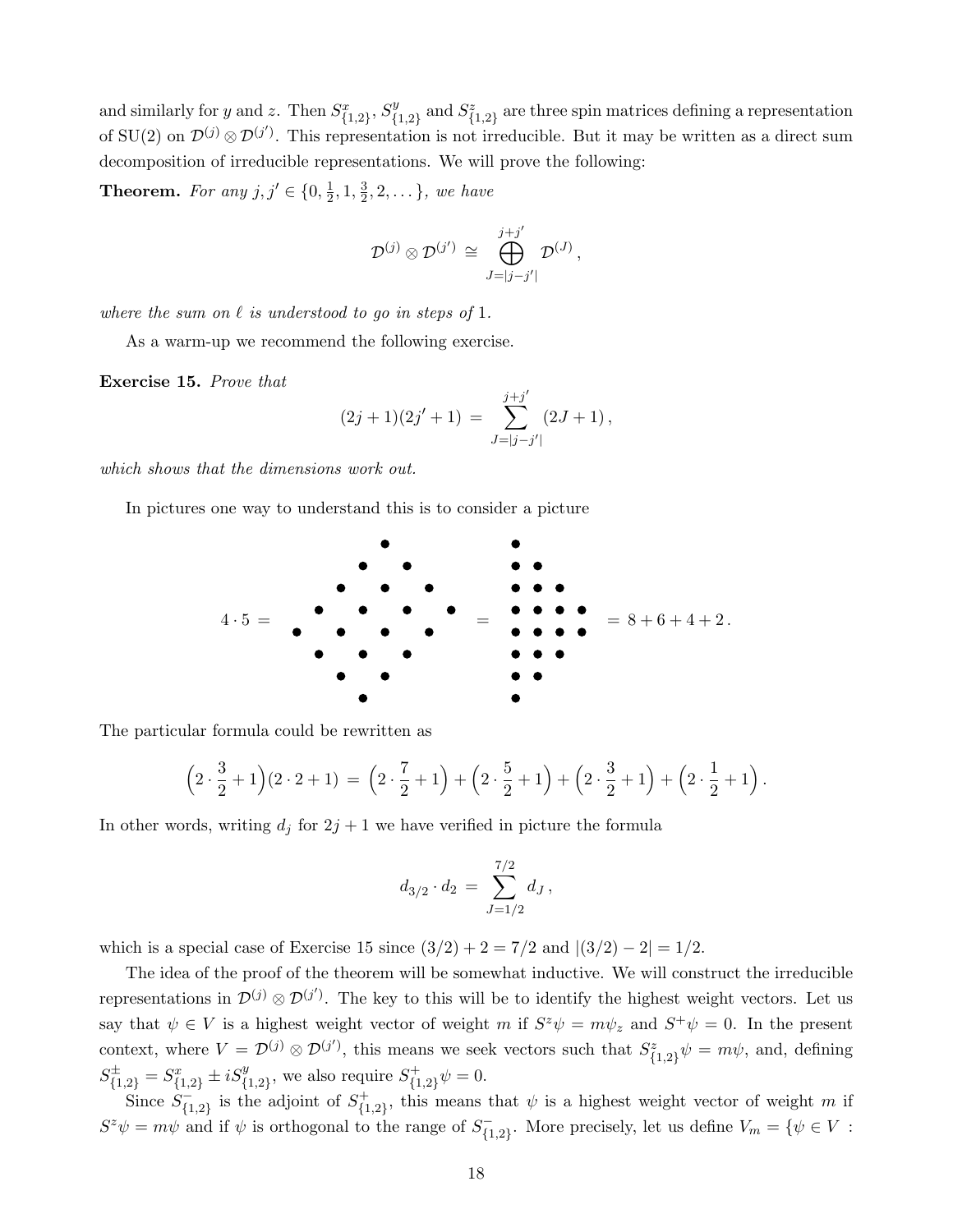$S_{\{1,2\}}^z \psi = m\psi\}.$  Then we require that  $\psi \in V_m$  and  $\psi \perp S_{\{1\}}^ \overline{\mathcal{F}}_{\{1,2\}}^-\phi$  for every  $\phi \in V$ . But since  $S_{\{1,2\}}^-$  maps  $V_{m+1}$  into  $V_m$ , this really means that  $\psi$  is a highest weight vector of weight m if  $S_{\{1,2\}}^z \psi \in V_m$  and  $\psi$  is orthogonal to  $S_{f_1}^ {1 \choose {1,2}}$   $\phi$  for every  $\phi \in V_{m+1}$ . This gives us an inductive method for calculating the highest weight vectors.

**Exercise 16.** Let  $\psi_{j,m}$ , for  $m = j, j-1, \ldots, -j$  be the vectors in  $\mathcal{D}^{(j)}$ , which are orthonormal such that  $S^z \psi_{j,m} = m \psi_{j,m}$  and  $S^{\pm} \psi_{j,m} = \sqrt{j(j+1) - m(m \pm 1)} \psi_{j,m \pm 1}$ . Make a similar definition for vectors  $\psi_{j',m'}$  in  $\mathcal{D}^{(j')}$ .

(a) Prove that an orthonormal basis for the subspace  $V_M$  is

$$
\{\psi_{j,m}\otimes\psi_{j',m'}\,:\,m\in\{j,j-1,\ldots,-j\}\,,\,\,m'\in\{j',j'-1,\ldots,-j'\}\,\,and\,\,m+m'=M\}\,.
$$

(b) Prove that  $S_{f_1}^ \mathcal{F}_{\{1,2\}}^{-V_M}$  is spanned by the vectors

$$
\sqrt{j(j+1)-m(m-1)}\,\psi_{j,m-1}\otimes\psi_{j',m'}+\sqrt{j'(j'+1)-m'(m'-1)}\,\psi_{j,m}\otimes\psi_{j',m'-1}\,,
$$

for the set of all pairs  $(m, m')$  such that  $m \in \{j, \ldots, -j\}$ ,  $m' \in \{j', \ldots, -j'\}$  and  $m + m' = M$ . (c) Prove that  $V_{M-1} \cap (S_{\{1\}})$  $\sum_{\{1,2\}} V_M$ <sup> $\perp$ </sup> contains a non-zero vector if and only if  $\dim(V_{M-1}) > \dim(V_M)$ , in which case the subspace is 1-dimensional.

(d) Prove that  $\dim(V_M) = j + j' + 1 - M$  as long as  $(M \text{ is in } \{j + j', j + j' - 1, ..., -j - j'\}$  and)  $j' + j' - M \leq \min\{2j, 2j'\}$  (so that both  $\psi_{j,M-j'}$  and  $\psi_{j',M-j}$  exist) while  $\dim(V_M) = \min\{2j, 2j'\} + 1$ if  $0 \leq M \leq |j - j'|$ .

It is common to denote a normalized vector in  $V_J \cap (S_{\{1\}})$  $\{1,2\}^{U}V_{J+1}$  by the symbol  $\Psi_{J,J}$ , for  $J \in$  $\{j + j', j + j' - 1, \ldots, |j - j'|\}$ . (Note that in the case that  $J = j + j'$  the appropriate space is just  $V_{j+j'}$  since  $V_{j+j'+1} = \{0\}$ .) Then one defined  $\Psi_{J,M}$  for  $M \in \{J, J-1, \ldots, -J\}$  by the formula

$$
\Psi_{J,M} = \frac{(S_{\{1,2\}}^{-})^{J-M} \Psi_{J,J}}{\| (S_{\{1,2\}}^{-})^{J-M} \Psi_{J,J} \|}.
$$

Using the techniques of the last section, one may realize that  $\{\Psi_{J,M}\}_{M=-J}^{J}$  forms an orthonormal basis for a sub-representation of V equivalent to  $\mathcal{D}^{(J)}$ . Then this implies that

$$
\mathcal{D}^{(j)}\otimes \mathcal{D}^{(j')}\,\supseteq\,\bigoplus_{J=|j-j'|}^{j+j'}\mathcal{D}^{(J)}\,.
$$

But by Exercise 15, we know that the dimension of the direct sum on the right equals the dimension of the tensor product on the left. Therefore, there is not just inclusion, there is identity. This prove the theorem.

Before moving on to the next section, let us introduce the Casimir operator.

The total spin operator is  $S^2 = (S^x)^2 + (S^y)^2 + (S^z)^2$ . This operator is well-defined on any representation, or in the universal enveloping algebra of the Lie algebra for  $SU(2)$ . It is also called the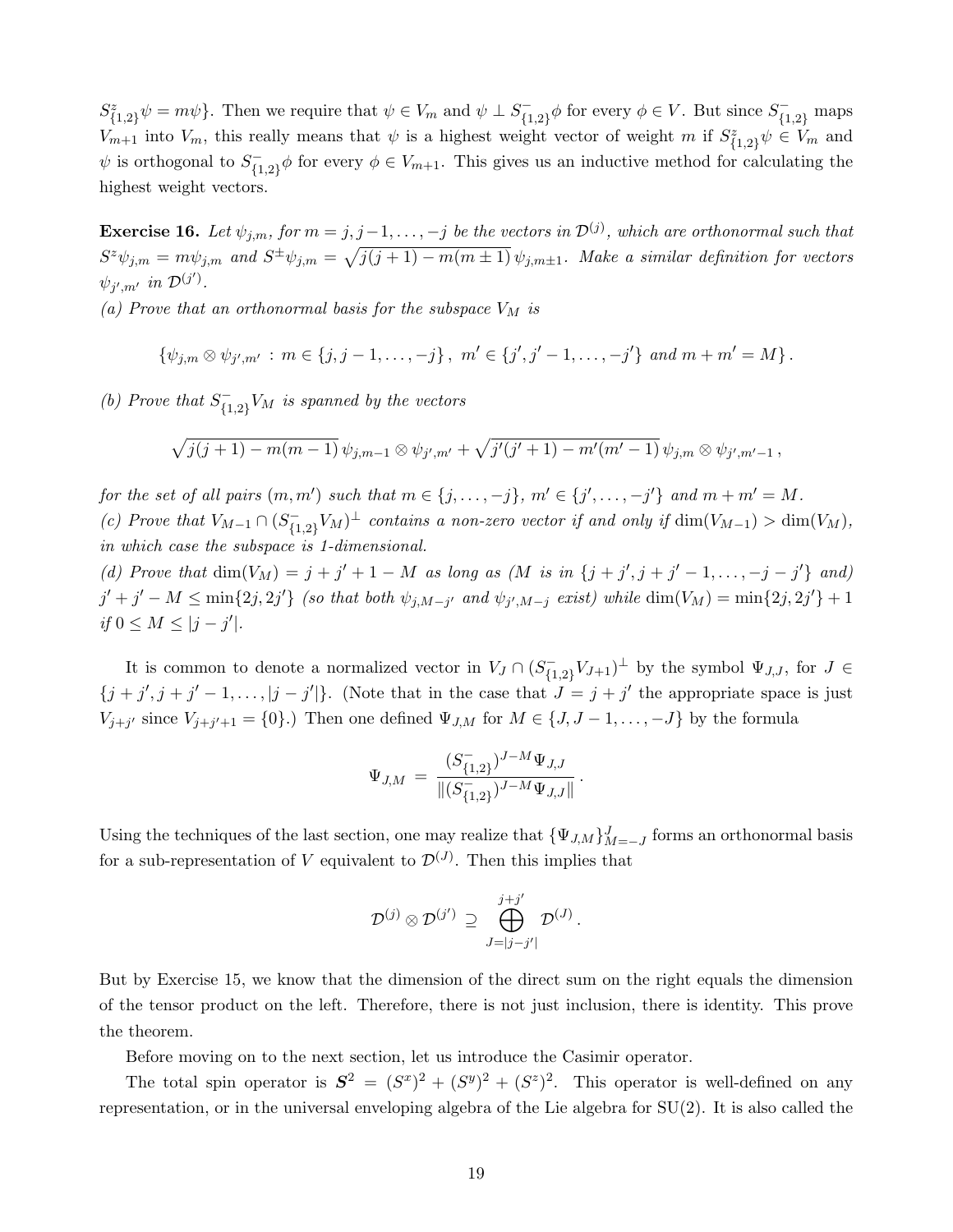Casimir operator. In the universal enveloping algebra for  $SU(2)$  it generates the center, which is the defining characteristic of "Casimir operators."

**Exercise 17.** (a) Using the formulas  $S^{\pm} = (S^x \pm iS^y)/2$ , prove that

$$
S^2 = (S^z)^2 + \frac{1}{2}S^+S^- + \frac{1}{2}S^-S^+.
$$

(b) Using the fact that  $S^+S^z = (S^z - 1)S^+$  and  $S^-S^z = (S^z + 1)S^-$ , prove that  $S^2$  commutes with  $S^z$ . (c) Using the symmetry  $(S^x, S^y, S^z) \mapsto (S^y, S^z, S^x)$ , which preserves the commutation relations, argue that  $S^2$  commutes with  $S^x$  and  $S^y$  as well.

(d) In  $\mathcal{D}^{(j)}$ , with the orthonormal basis  $\psi_j, \psi_{j-1}, \ldots, \psi_{-j}$ , argue that

$$
S^2 \psi_j = j^2 \psi_j + S^+ S^- \psi_j = j(j+1)\psi_j.
$$

(e) Using the commutativity of  $S^2$  with  $S^x$  and  $S^y$ , argue that for every vector  $\psi \in \mathcal{D}^{(j)}$ , one has  $S^2 \psi = j(j+1)\psi.$ 

(f) Recall that the determination that  $S^+S^-\psi_j = 2j\psi_j$  comes from the fact that  $S^+\psi_j = 0$  and  $S^z\psi_j = 0$  $j\psi_j$  – in other words that  $\psi_j$  is a highest weight vector of weight j – and the commutation relation  $S^+S- = 2S^z - S^-S^+$ . Conclude that in  $\mathcal{D}^{(j)} \otimes \mathcal{D}^{(j')}$ , it is also true that  $S^2_{\{1,2\}}\Psi_{J,J} = J(J+1)\Psi_{J,J}$ , where  $S^2_{\{1,2\}} = (S^x_{\{1,2\}})^2 + (S^y_{\{1,2\}})^2$  $({}^{y}_{\{1,2\}})^2 + ({}^{z}_{\{1,2\}})^2.$ 

From Exercise 17, part e, we have the reasoning for called  $\mathcal{D}^{(j)}$  the "spin-j irreducible representation of SU(2)." The fact that  $S^2 \psi = j(j+1)\psi$  instead of equalling  $j^2 \psi$  is typically understood in terms of the non-commutativity of  $S^x$ ,  $S^y$  and  $S^z$ . Moreover, one may use this to define a version of the Heisenberg uncertainty principle for SU(2) (in much the same way that the commutation relations of the position and momentum operators in the Heisenberg-Weyl algebra lead to the usual uncertainty principle):

$$
\langle (S^x - \langle S^x \rangle)^2 \rangle \langle (S^y - \langle S^y \rangle)^2 \rangle \geq \frac{1}{4} \langle S^z \rangle^2,
$$

as well as the full family of inequalities one obtains by rotating  $x, y$  and  $z$  in the formula above by an arbitary element of SO(3):

$$
\langle (\boldsymbol{x}'\cdot \boldsymbol{S} - \langle \boldsymbol{x}'\cdot \boldsymbol{S} \rangle )^2 \rangle \langle (\boldsymbol{x}''\cdot \boldsymbol{S} - \langle \boldsymbol{x}''\cdot \boldsymbol{S} \rangle )^2 \rangle \, \geq \, \frac{1}{4} \langle \boldsymbol{x}\cdot \boldsymbol{S} \rangle^2 \, ,
$$

whenever x, x' and x'' are three vectors in  $S^2$  which are pairwise orthogonal. The vectors which maximize the left-hand-side of one of these inequalities are called " $SU(2)$  coherent states" in analogy with the canonical coherent states of the Heisenberg-Weyl algebra which maximize the usual uncertainty. It turns out that they are the same as states which maximize  $\langle x \cdot S \rangle$  for some  $x \in S^2$ . Another description is to start with the highest weight vector  $\psi_i \in \mathcal{D}^{(j)}$  and then rotate it all over the sphere by acting by  $SO(3)$  rotations lifted to  $SU(2)$ . We know that for j not an integer, this is not a well-defined procedure because SU(2) is a double-cover of SO(3). The vector obtained  $\psi_x$  will depend on the path taken to go from  $e_3$  to  $x$ . But the dependence will only show up in the phase factor. Therefore, it will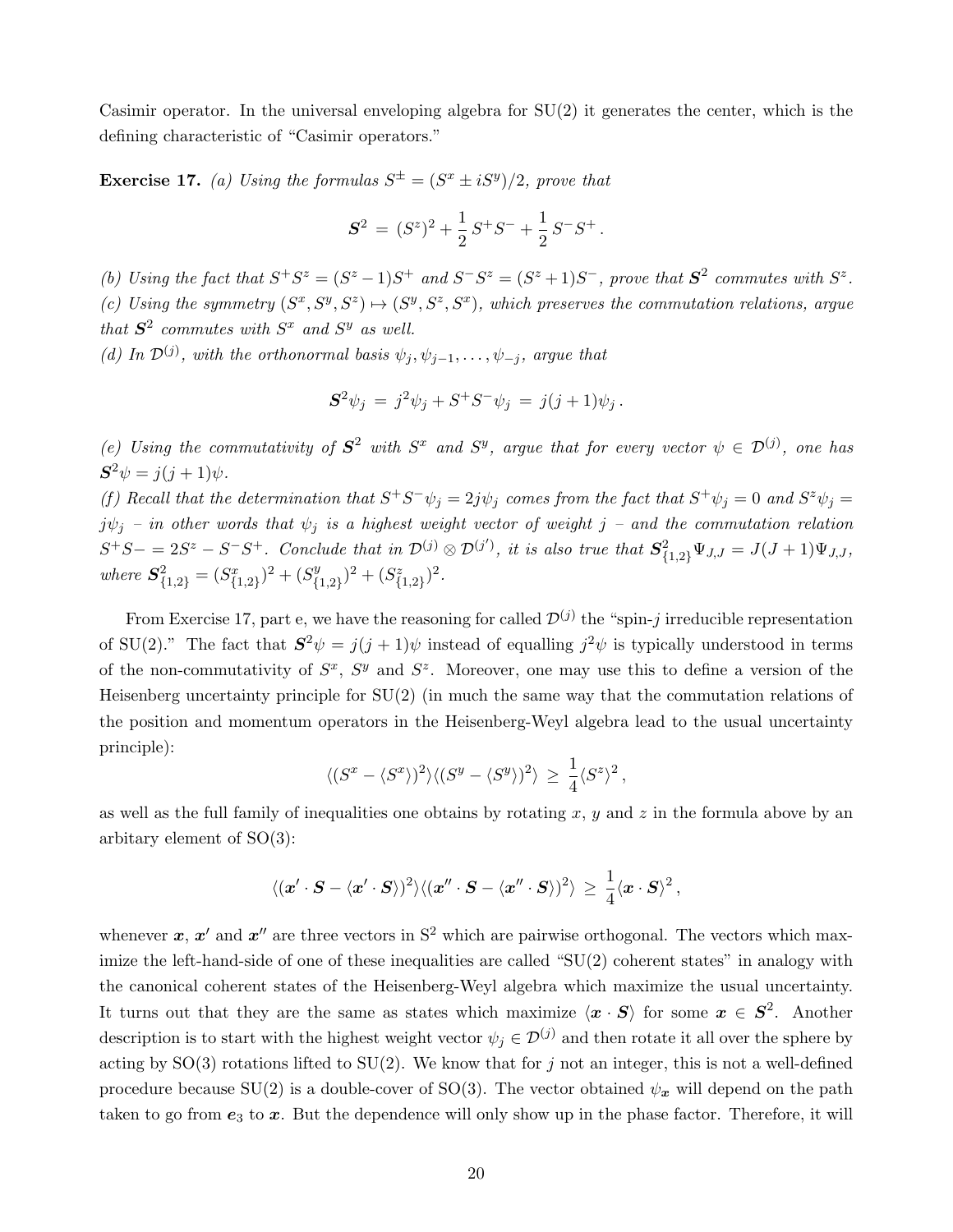cancel out when one defines the actual state  $|\psi_x\rangle\langle\psi_x|$ . A standard reference for this type of thing is:

[6] Generalized Coherent States and Their Applications, A. Perelomov. Springer-Verlag, Berlin, 1986.

From Exercise 17, part f, and the argument for part e, it follows that  $S_{\{1,2\}}^2 \Psi_{J,M} = J(J+1)\Psi_{J,M}$ while  $S^z_{\{1,2\}}\Psi_{J,M} = M\Psi_{J,M}$ , for every  $J \in \{j+j',\ldots,|j-j'|\}$  and every  $M \in \{J,\ldots,-J\}$ .

There are a couple of additional exercises that one can consider doing.

(1) One is to calculate the Clebsch-Gordan coefficients. These are the coefficients  $cJ, M(m, m')$ such that

$$
\Psi_{J,M} = \sum_{(m,m') \in \mathcal{A}_{j,j'}(M)} c_{J,M}(m,m') \psi_{j,m} \otimes \psi_{j',m'} ,
$$

where

 $\mathcal{A}_{j,j'}(M) = \{(m,m') \in \{j,\ldots,-j\} \times \{j',\ldots,-j'\} : m+m' = M\}.$ 

In principle we do have a straightforward algorithm to calculate these since, at least for  $M = J$  we know  $\sqrt{j(j+1) - m(m-1)} c_{J,J}(m-1,m') + \sqrt{j'(j'+1) - m'(m'-1)} c_{J,J}(m,m'-1) = 0$  for each  $(m, m') \in \mathcal{A}_{j,j'}(J+1)$ . Moreover, we know that  $\Psi_{J,M} = (S_{\{1\}})$  $\binom{-}{1,2}$ <sup> $J-M\Psi_{J,J}$ </sup> divided by a positive normalization constant. But one may be interested in the precise combinatorics of these coefficients. In fact there is an even more interesting combinatorial question related to this which is the elucidation of the basis of all highest weight vectors in a large tensor product. This was done by Lieb and Temperley for tensor products of spins-1/2, when they constructed Hulthen's bracket basis. Indeed their definition, in the same paper which gave rise to the title "Temperley-Lieb algebra" (by quantum algebraists following much after their original paper), generalizes to quantum groups. (There is a family of q-combinatorial numbers called quantum Clebsch-Gordan coefficients.) This was also generalized to tensor products of higher spin irreducible representations in this nice reference:

[7] Igor B. Frenkel and Mikhail G. Khovanov. Canonical bases in tensor products and graphical calculus for  $U_q(\mathfrak{sl}_2)$ . Duke Math. J. 87, no. 3 (1997), 409–480.

(2) The Clebsch-Gordan coefficients alternate for highest weight vectors in the following sense. Re-define a new basis for the second tensor factor

$$
\tilde{\psi}_{j',m'} = (-1)^{j'-m'} \psi_{j',m'}.
$$

This amounts to rotating by  $e^{i\pi S_2^z}$  modulo a global constant (the same one for all basis vectors). Then, if one defined  $\tilde{c}_{J,M}(m,m')$  such that

$$
\Psi_{J,M} = \sum_{(m,m')\in \mathcal{A}_{j,j'}(M)} \tilde{c}_{J,M}(m,m') \psi_{j,m} \otimes \tilde{\psi}_{j',m'} ,
$$

one sees that all the coefficients  $\tilde{c}_{J,J}(m, m')$  may be chosen positive. Moreover, the inductive relations for the highest weight vector become

$$
\sqrt{j(j+1)-m(m-1)}\,\tilde{c}_{J,J}(m-1,m')\,=\,\sqrt{j'(j'+1)-m'(m'-1)}\,\tilde{c}_{J,J}(m,m'-1)\,.
$$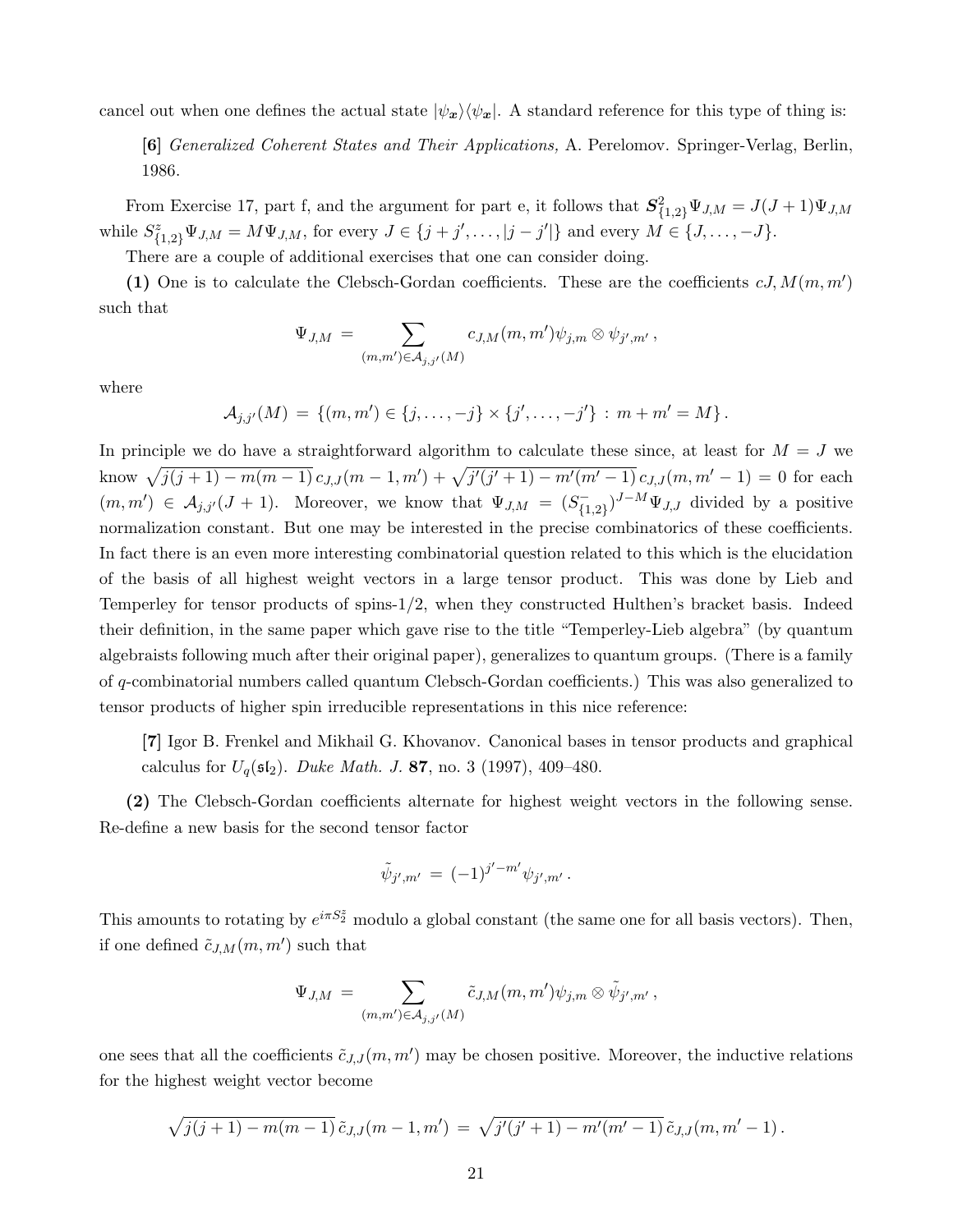This may seem like a trivial observation. But one can observe that if one conjugates by  $\exp(i\pi S_2^z)$  then the Casimir operator becomes an operator satisfying the Perron-Frobenius theorem. More precisely, we generally have the formula

$$
\bm{S}_{\{1,2\}}^2\,=\,\bm{S}_1^2+\bm{S}_2^2+2\bm{S}_1\cdot\bm{S}_2\,,
$$

where  $S_1 \cdot S_2$  is known as "Heisenberg's exchange" operator

$$
\mathbf{S}_1 \cdot \mathbf{S}_2 = S_1^x S_2^x + S_1^y S_2^y + S_1^z S_2^z = S_1^z S_2^z + \frac{1}{2} \left( S_1^+ S_2^- + S_1^- S_2^+ \right) .
$$

Conjugating by  $\exp(i\pi S_2^z)$  will not change either  $S_1^2$  or  $S_2^2$  because they both commute with  $S_2^z$  (one because it is in the algebra localized at the other tensor factor, and the other because it is the Casimir operator, which commutes with every spin operator in the appropriate algebra). But it does alter the Heisenberg exchange operator. In fact

$$
e^{-i\pi S^z_2} \mathbf{S}^2_{\{1,2\}} e^{i\pi S^z_2} \,=\, \mathbf{S}^2_1 + \mathbf{S}^2_2 + 2 S^z_1 S^z_2 - S^+_1 S^-_2 - S^-_1 S^+_2\,.
$$

In the basis  $\psi_{j,m} \otimes \psi_{j',m'}$  (which is sometimes known as the "Ising" basis for historical reasons, since Lenz and Ising postulated their discrete classical model even before quantum mechanics gave any sort of a posteriori justification as a classical analogue of Heisenberg's model) the first three operators are all diagonal, while the last two have non-positive off-diagonal entries. This means, by the Perron-Frobenius theorem, that there is a unique eigenvector with lowest eigenvalue in each subspace spanned by Ising basis vectors which may be connected to each other by the off-diagonal hopping matrices. These subspaces are the  $V_M$ 's for  $M \in \{j + j', \ldots, -j - j'\}$ , and the vectors are the highest weight vectors with smallest possible total spin  $J = M$ , as long as M is in  $\{j + j', \ldots, |j - j'|\}$ . This may seem like much ado about nothing, since there are other ways of calculating these vectors. But in the right hands, the ideas implicit in this simple fact were turned into one of the few general results for quantum spin systems. In their landmark paper, Lieb and Mattis (following a previous idea of Marshall related to "good signs") proved that for general Heisenberg antiferromagnets on bipartite lattices that the ground states would have lowest possible spin, and that the energies would be related to the spin in the direct order relation, at least up until a maximum spin which may be less than the maximal possible total spin for ferrimagnets, but which is easily calculable a priori without any need to diagonalize the model. See their reference

[8] E. H. Lieb and D. C. Mattis. Ordering Energy Levels of Interacting Spin Systems, J. Math. Phys. 3, 749–751 (1962).

# 5 Spin wave approximation

To be completed. Proper notes on this topic will probably take the same amount of space as everything else, combined.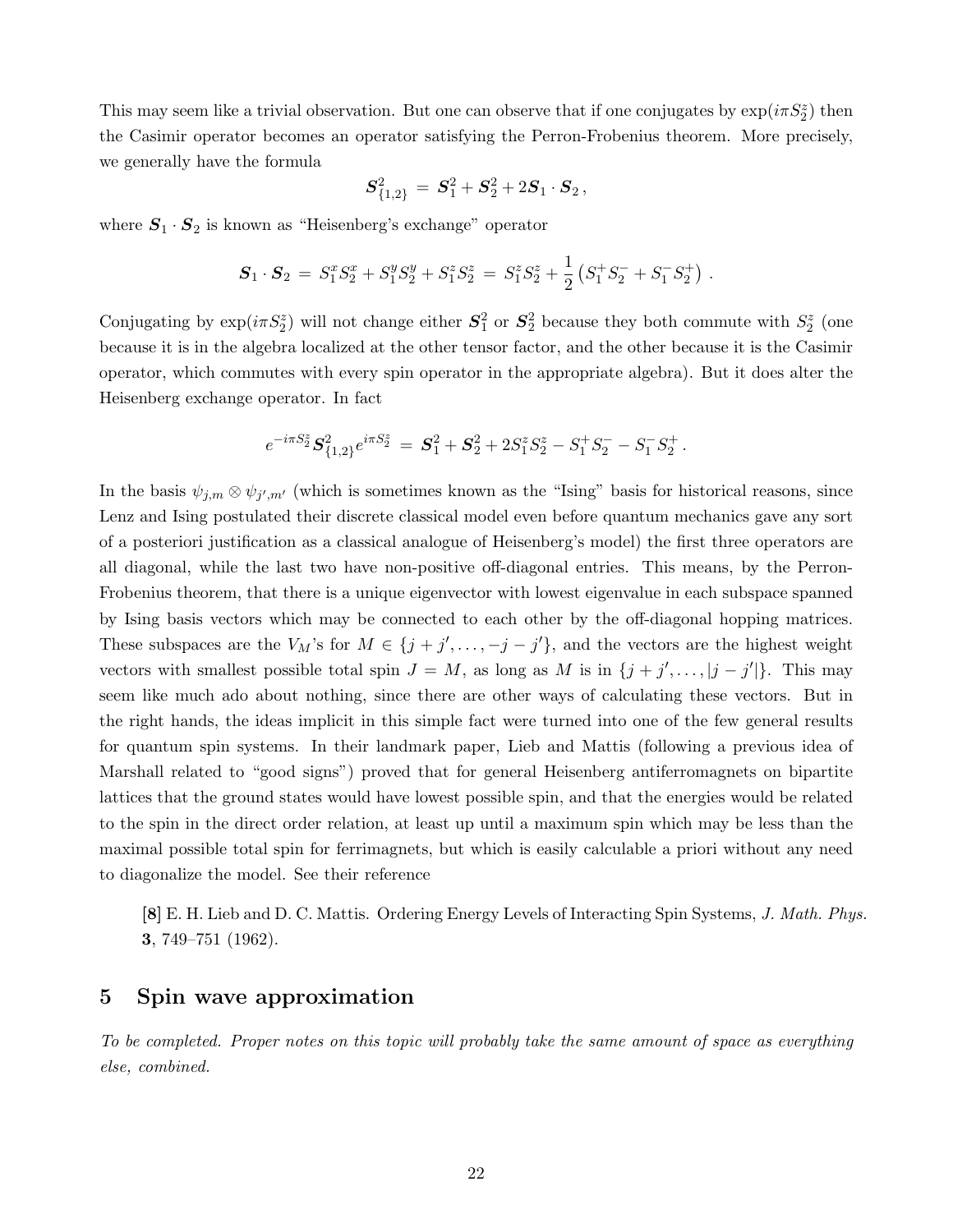### 6 Additional exercises

### 6.1 Diagonalizability of unitary matrices

The next exercise is to explain why each matrix  $R \in SO(3)$  must have at least one eigenvalue 1, and must have the other two eigenvalues equal to complex conjugates of the form  $e^{i\theta}$  and  $e^{-i\theta}$  for  $\theta \in [0, \pi]$ .

**Exercise A.** Suppose you have a matrix  $R \in SO(3)$ . Hence, suppose that R is in  $M_2(\mathbb{R})$  with  $\det(R)$ 1 and  $R^{T}R = I$ . Now, instead, view R as a matrix in  $M_2(\mathbb{C})$  which just happens to have real entries. Assume that R is diagonalizable. In other words, assume that there are three numbers  $\lambda_1, \lambda_2, \lambda_3 \in \mathbb{C}$ and three linearly vectors  $z_1, z_2, z_3 \in \mathbb{C}^3$  such that  $Rz_k = \lambda_k z_k$  for  $k = 1, 2, 3$ .

- (a) Prove that  $||Rz||^2 = ||z||^2$  for each  $z \in \mathbb{C}^3$ .
- (b) Prove that  $|\lambda_k| = 1$  for each  $k = 1, 2, 3$ .
- (c) Prove that  $\lambda_1 \lambda_2 \lambda_3 = 1$ .

(d) Prove that  $\{\lambda_1, \lambda_2, \lambda_3\} = \{\overline{\lambda}_1, \overline{\lambda}_2, \overline{\lambda}_3\}$ . In other words, from what is given, find three linearly independent vectors  $w_1, w_2, w_3 \in \mathbb{C}^3$  such that  $Rw_k = \overline{\lambda}_k w_k$  for  $k = 1, 2, 3$ .

(e) Prove that  $1 \in {\lambda_1, \lambda_2, \lambda_3}$ , and if  $\lambda_1 = 1$  (which may be assumed without loss of generality) then  $\lambda_3 = \lambda_2$ .

It is a well-known fact that any matrix  $R \in SO(3)$  is diagonalizable. In case the reader does not already know this fact, the next exercise leads to a proof.

**Theorem** (Jordan canonical form.) Suppose that  $L : \mathbb{C}^n \to \mathbb{C}^n$  is any linear operator. Then there is some  $k \leq n$  and vector subspaces  $V_1, \ldots, V_k \subseteq \mathbb{C}^n$  such that the linear span of vectors in  $V_1, \ldots, V_k$  is all of  $\mathbb{C}^n$  and such that  $\dim(V_j) = d_j \in \{1, 2, \ldots\}$  with  $d_1 + \cdots + d_k = n$ . Moreover, the subspaces have the following form. For each  $j \in \{1, \ldots, k\}$ , we can find vectors  $\bm{z}_{j,0}, \ldots, \bm{z}_{j,d_j}$  spanning  $V_j$  such that  $Mz_{j,0} = \lambda_j z_{j,0}$  for some  $\lambda_j \in \mathbb{C}$  and (if  $d_j > 1$ ) then, for  $\ell = 1, \ldots, d_j - 1$ , we have  $Mz_{j,\ell} = \lambda_j z_{j,\ell} + z_{j,\ell-1}.$ 

The Jordan canonical form is a well-known result from an introductory course on linear algebra. It may be assumed. It is also easy to prove though requiring several steps. A key to the Jordan canonical form is to notice that in the basis  $\{v_{1,0}, \ldots, v_{1,d_1-1}, \ldots, v_{k,0}, \ldots, v_{k,d_k-1}\}, L$  has a blockdiagonal matrix. I.e., each  $V_j$  is an invariant subspace for L, meaning  $LV_j \subseteq V_j$ . Moreover, whenever  $d_j > 1$ , the form of L restricted to the invariant subspace  $V_j$ , in the basis  $v_{j,0}, \ldots, v_{j,d_j-1}$  is

| $\lambda_j$    |                  | $\overline{0}$ | $\overline{0}$ |                 |
|----------------|------------------|----------------|----------------|-----------------|
| $\overline{0}$ | $\lambda_j$      | $\,$ 1 $\,$    | $\overline{0}$ |                 |
| $\overline{0}$ | $\boldsymbol{0}$ | $\lambda_j$    | $\overline{0}$ |                 |
|                |                  |                |                | $\frac{1}{2}$ . |
| $\overline{0}$ |                  | 0              | $\lambda_j$    |                 |
| $\overline{0}$ | $\boldsymbol{0}$ | 0              | $\overline{0}$ | $\lambda_i$     |

So  $L - \lambda_j I$  is nilpotent on  $V_j$ . Whenever there is some j with  $d_j > 1$  we say that L has a non-trivial Jordan block.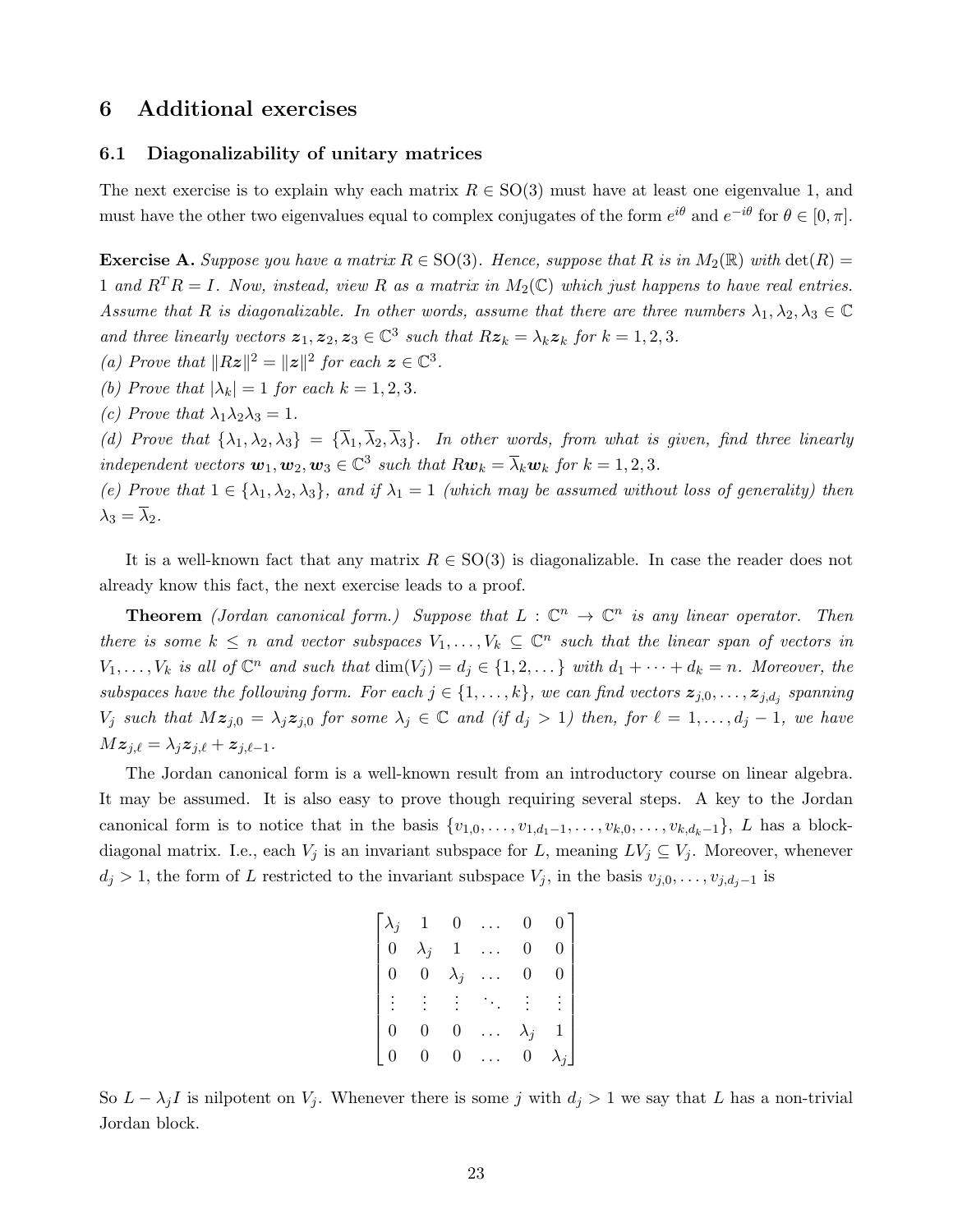**Exercise B.** Again, suppose that  $R \in M_n(\mathbb{C})$  is a matrix such that all of the matrix entries happen to be in R and such that  $R^T R = I$ . Suppose that  $\mathbf{z} \in \mathbb{C}^n \setminus \{0\}$  and  $\lambda \in \mathbb{C}$  are such that  $R\mathbf{z} = \lambda \mathbf{z}$ . Prove that there is no  $w \in \mathbb{C}^n$  such that  $Rw = \lambda w + z$ , by contradiction, by first checking that should such a w exist  $\overline{\lambda} z^* R w = z^* w$ .

Using the previous two exercises, we can prove the result from Section 2.1.1.

**Exercise C.** View  $R \in SO(3)$  as a matrix in  $M_3(\mathbb{C})$  which happens to have real matrix entries, such that  $\det(R) = 1$  and  $R^T R = I$ .

(a) If  $Rz = \lambda z$  for some  $z \in \mathbb{C}^3 \setminus \{0\}$  and some  $\lambda \in \mathbb{C}$ , then prove that  $R\overline{z} = \overline{\lambda z}$ .

(b) Using Exercise A, prove that there is some  $\mathbf{x} \in \mathbb{R}^3 \setminus \{0\}$  such that  $R\mathbf{x} = \mathbf{x}$ .

(c) Given x from part (b), let  $V = \{y \in \mathbb{R}^3 : x^T y = 0\}$ . Prove that R maps V into V.

(d) Given that  $\lambda_1 = 1$  there are several other possibilities for  $\lambda_2 = e^{i\theta}$  and  $\lambda_3 = e^{-i\theta}$ . If they are both 1 then  $R = I$ . If  $\lambda_2 = \lambda_3 = -1$  then R restricted to V acts as negative of the identity. In that case  $R = R_{x,\pi}$  which may also be written as  $R_{x,-\pi}$ . Otherwise, if  $\theta \in (0,\pi)$  (which we may assume without loss of generality, so that  $-\theta \in (-\pi, 0)$ ) let  $\boldsymbol{z} \in \mathbb{C}^3$  be an eigenvector corresponding to the eigenvalue  $\lambda_2 = e^{i\theta}$  for R, viewed as a matrix in  $M_3(\mathbb{C})$ . Prove that  $\boldsymbol{z}$  is neither purely real, nor purely imaginary. (e) Continuing with the last case of (d), let  $y_1$  and  $y_2$  be the real and imaginary parts of  $\sqrt{2}z$ . Check that these two vectors are ortho-normal.

 $(f)$  Starting with

$$
R(\boldsymbol{y}_1+i\boldsymbol{y}_2)\,=\,e^{i\theta}(\boldsymbol{y}_1+i\boldsymbol{y}_2)
$$

conclude that in the basis  $\{y_1, y_2\}$  the matrix for R restricted to V is

$$
\begin{bmatrix}\n\cos(\theta) & -\sin(\theta) \\
\sin(\theta) & \cos(\theta)\n\end{bmatrix}.
$$

(f) If  $\det(\mathbf{x}, \mathbf{y}_1, \mathbf{y}_2) = -1$ , then prove that  $R = R_{-\mathbf{x},\theta}$ . Otherwise, prove that  $R = R_{\mathbf{x},\theta}$ .

### 6.2 Haar measure and existence of an invariant inner-product

The next exercise is to explore the Haar measure on  $SU(2)$ . The motivation is to show how to construct an invariant inner-product on any finite dimensional representation. Let V be a finite-dimensional, complex representation of  $SU(2)$ , by which we mean that there are three linear operators on V, called  $S^x$ ,  $S^y$  and  $S^z$  satisfying the SU(2) commutation relations.

Let  $v_1, \ldots, v_n$  be any basis for V, so we are assuming  $\dim(V) = n$ . Then let us start by constructing a positive-definite sesqui-linear form

$$
B(v, w) = \sum_{k=1}^{n} \overline{c_k} d_k, \text{ for } v = c_1 v_1 + \dots + c_n v_n \text{ and } w = d_1 v_1 + \dots + d_n v_n,
$$
  
for  $c_1, \dots, c_n, d_1, \dots, d_n \in \mathbb{C}.$ 

Note that we use the physicists convention for the sesqui-linearity. (Most mathematicians do use this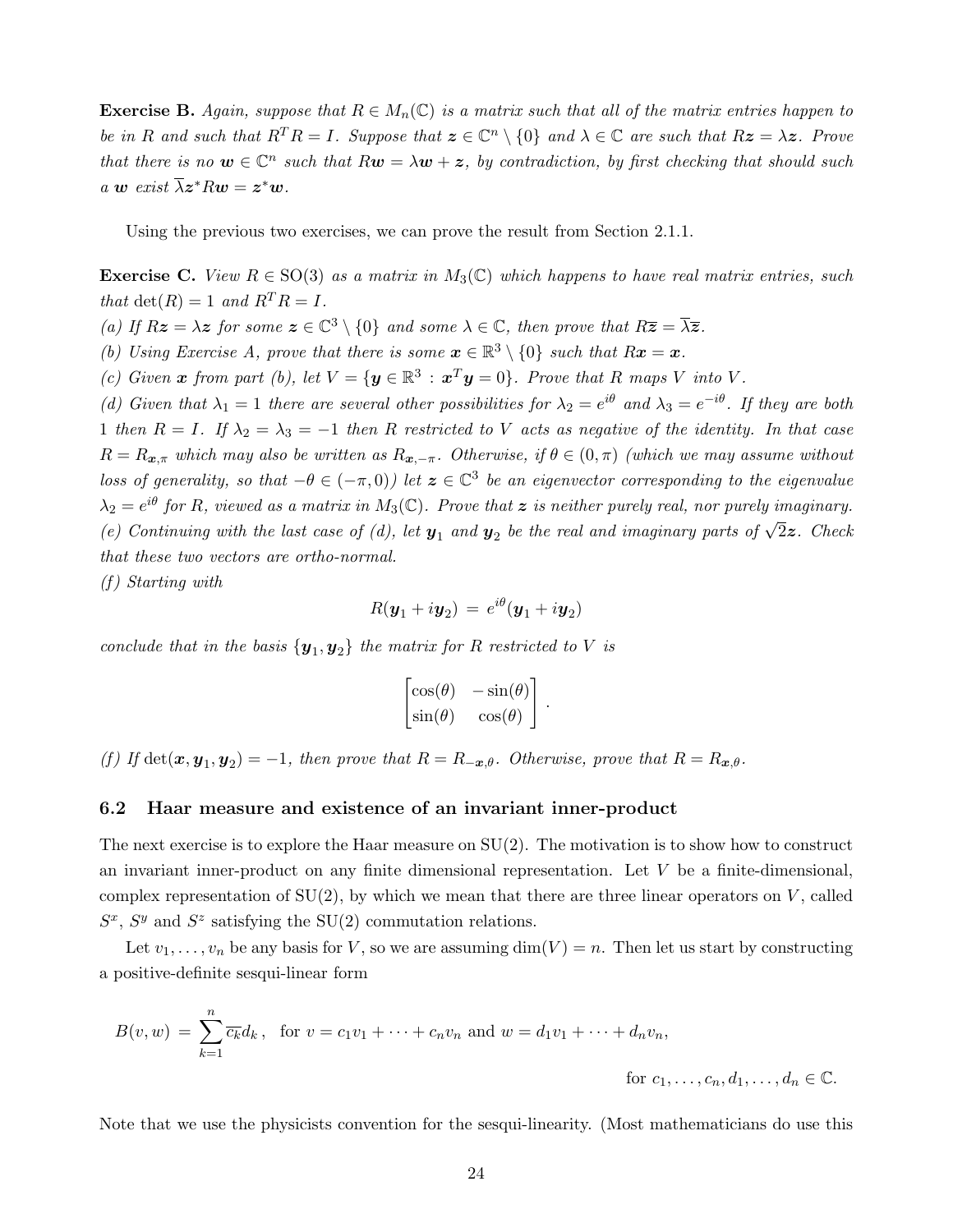convention, perhaps because it matches with Dirac's "bra-ket" notation which is quite useful, at least mnemonically.) The problem with this potential inner-product is that we do not necessarily have equality of  $B(v, S^x w)$  and  $B(S^x v, w)$ , nor the conditions for  $S^y$  and  $S^z$  to be self-adjoint with respect to  $B$ , either. This is not surprising, since  $B$  was constructed in an arbitrary manner.

There is a way to fix this, to give an inner-product  $\langle \cdot, \cdot \rangle$  for which the representation is unitary. This is to symmetrize  $B$ . For each group element  $g$  of the actual Lie group  $SU(2)$ , not its Lie algebra, one conjugates B by the representation  $U_g$  induced by the three spin matrices  $S^x$ ,  $S^y$  and  $S^z$ . This gives a new positive-definite sequilinear form  $B_g$ . Then one averages over the Haar measure on SU(2). The Haar measure is the (unique up to normalization) measure on a compact Lie group which is invariant under left (and right) multiplication. Using this symmetry property of the Haar measure, one can deduce that the new positive-definite sesquilinear form, obtained by averaging over the Haar measure, does lead to unitarity.

In order to go back and forth between the Lie algebra and the Lie group one needs differentiation and exponentiation. These are related to Stone's theorem and the Baker-Campbell-Hausdorff formula that are introduced in some other lectures. But for these finite dimensional representations, of a very concrete Lie group which we have already understood geometrically, we do not necessarily need those techniques. Those techniques are general tools which help even when one does not have explicit formulas for Lie groups and Lie algebras. (Another way to say this is that Stone's theorem and the Baker-Campbell-Hausdorff formula are theoretical tools which are often used [perhaps in conjuction with other tools to classify an unknown set of objects, such as, for example, classifying all semi-simple Lie groups using representation theory, which is the actual subject of typical graduate courses on representation theory, involving Coxeter groups, Dynkin diagrams, and all that.)

**Exercise D.** We have realized SU(2) as a submanifold of  $\mathbb{H} = \{x\mathbf{i} + y\mathbf{j} + z\mathbf{k} + t\mathbf{l} : x, y, z, t \in \mathbb{R}\}.$ There are various ways to see that the norm on  $\mathbb H$  is multiplicative. (a) Assume the formula (or prove it) which we have used before:

$$
(Q_{\boldsymbol{x}}+t\mathbb{1})(Q_{\boldsymbol{x}'}+t'\mathbb{1})\,=\,Q_{\boldsymbol{x}\wedge\boldsymbol{x}'+t\boldsymbol{x}+t'\boldsymbol{x}}+(tt'-\boldsymbol{x}\cdot\boldsymbol{x}')\mathbb{1}\,.
$$

Prove that this means that the norm is multiplicative  $||x\mathbf{i} + y\mathbf{j} + z\mathbf{k} + t\mathbf{1}|| = x^2 + y^2 + z^2 + t^2$ . (If it helps, use or prove that  $\|\boldsymbol{x} \wedge \boldsymbol{x}'\|^2 + (\boldsymbol{x} \cdot \boldsymbol{x}')^2 = \|\boldsymbol{x}\|^2 \|\boldsymbol{x}'\|^2$ .

(b) Extend this by proving that the  $\mathbb{R}^4$  inner-product may be realized as the real part of  $(Q_x+t\mathbb{1})(Q_{-x}+$ t'1), where  $Q_{-\bm{x}'}+t'$  is the conjugate of  $Q_{\bm{x}'}+t'$  and the norm-squared of a quaternion is obtained by multiplying with its conjugate (which equals the norm-square time  $\mathbb{1}$ ).

(c) Using this, prove that if  $Q_x + t\mathbb{1}$  is a unit quaternion then left multiplication by this quaternion on  $\mathbb H$  leads to an orthogonal transform when viewed as a linear transformation on  $\mathbb R^4.$ 

It is well understood that Lebesgue measure on  $\mathbb{R}^4$  is invariant under orthogonal transformations. (There are many ways to see this, some requiring very little writing, but perhaps more background.) Therefore, putting Lebesgue measure on H and then using the polar decomposition of Lebesgue measure into spherical coordinates gives the uniform measure on  $SU(2)$ , which is equivalent to  $\mathbb{S}^3$ . What remains is to understand what measure this gives when we exponentiate an element  $\exp(Q_x)$  since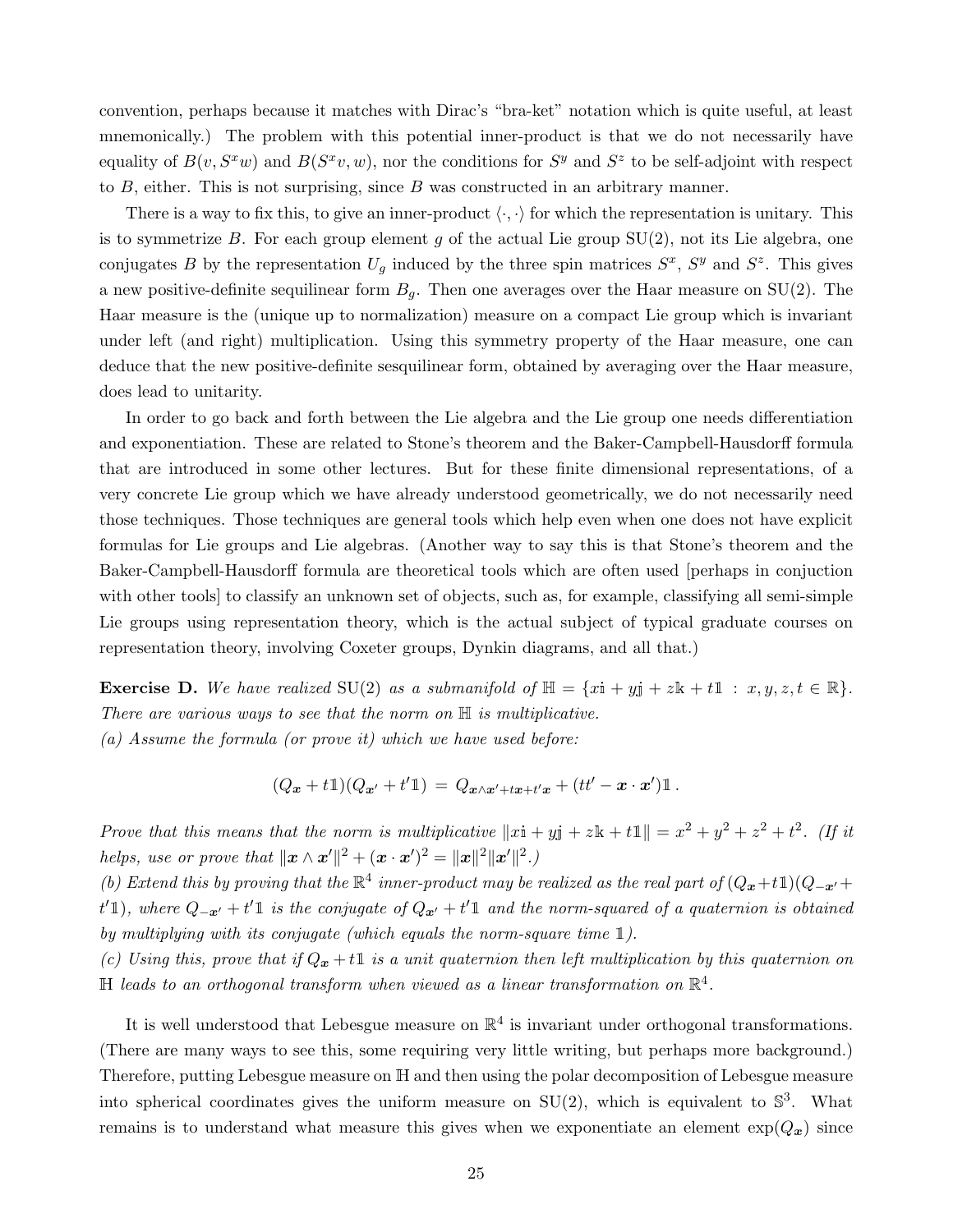exponentiation will be our main tool for constructing a representation of the Lie group SU(2), given the representation of the Lie algebra through the three spin matrices  $S^x$ ,  $S^y$  and  $S^z$ .

**Exercise E.** (a) Prove that  $\exp(Q_x) = ||x||^{-1} \sin(||x||)Q_x + \cos(||x||) \mathbb{1}$ . (b) Writing  $\mathbb{S}^3 = \{(x, y, z, t) \in \mathbb{R}^4 : x^2 + y^2 + z^2 + t^2 = 1\}$ , and  $S_3$  for the three-dimensional surface measure on  $\mathbb{S}^3$ , prove that for any continuous function  $f: [-1,1] \to \mathbb{R}$ ,

$$
\int_{\mathbb{S}^3} f(t) dS_3(x, y, z, t) = 4\pi \int_{-1}^1 f(t) \sqrt{1 - t^2} dt.
$$

(c) Explain why the inner-product  $\langle \cdot, \cdot \rangle$  on V should be given, up to a normalization constant, by

$$
\langle v, w \rangle = \int_{\mathbb{S}^2} \left( \int_0^{\pi} B(e^{i\theta [xS^x + yS^y + zS^z]} v, e^{i\theta [xS^x + yS^y + zS^z]} w) \sin^2(\theta) d\theta \right) dS_2(x, y, z),
$$

where  $S_2$  is the two-dimensional surface measure on  $\mathbb{S}^2 = \{(x, y, z) \in \mathbb{R}^3 : x^2 + y^2 + z^2 = 1\}.$ 

Let us write  $a = (a, b, c) \in \mathbb{R}^3$  in order to not re-use the symbol  $\boldsymbol{x} = (x, y, z)$ , already used. Then the idea is that if we try to calculate  $\langle v, e^{i(aS^x + bS^y + cS^z)}w \rangle$ , then we have

$$
\langle v, e^{i(aS^x + bS^y + cS^z)}w \rangle = \int_{\mathbb{S}^2} \left( \int_0^{\pi} B(e^{i\theta \mathbf{x} \cdot \mathbf{S}} v, e^{i\theta \mathbf{x} \cdot \mathbf{S}} e^{i\mathbf{a} \cdot \mathbf{S}} w) \sin^2(\theta) d\theta \right) dS_2(x, y, z),
$$

where we write S for the spin-matrix-vector  $(S^x, S^y, S^z)$ . Then, using the group structure on SU(2), we can rewrite

<span id="page-25-1"></span><span id="page-25-0"></span>
$$
e^{i\theta \mathbf{x}\cdot\mathbf{S}}e^{i\mathbf{a}\cdot\mathbf{S}} = e^{i\Theta_{\mathbf{a}}(\theta,\mathbf{x})\mathbf{X}_{\mathbf{a}}(\theta,\mathbf{x})\cdot\mathbf{S}}.
$$

If you want another exercise in long explicit calculations, you can prove that

$$
\cos(\Theta) = \cos(\theta)\cos(\|\boldsymbol{a}\|) - \sin(\theta)\sin(\|\boldsymbol{a}\|) \frac{\boldsymbol{x} \cdot \boldsymbol{a}}{\|\boldsymbol{a}\|},
$$
\n(9)

$$
\sin(\Theta) \mathbf{X} = \sin(\theta) \sin(\|\mathbf{a}\|) \frac{\mathbf{x} \wedge \mathbf{a}}{\|\mathbf{a}\|} + \sin(\theta) \cos(\|\mathbf{a}\|) \mathbf{x} + \cos(\theta) \sin(\|\mathbf{a}\|) \frac{\mathbf{a}}{\|\mathbf{a}\|},
$$
(10)

which is closely related to Exercise D, part (a). But in fact Exercise D should be sufficient without these explicit calculations. Hence,  $e^{i\theta x \cdot \mathbf{S}} = e^{i\Theta_{\mathbf{a}}(\theta, x) \cdot \mathbf{X}_{\mathbf{a}}(\theta, x) \cdot \mathbf{S}} e^{-i\mathbf{a} \cdot \mathbf{S}}$ . Therefore, we have

$$
\langle v, e^{i\mathbf{a}\cdot\mathbf{S}}w \rangle = \int_{\mathbb{S}^2} \left( \int_0^{\pi} B(e^{i\theta\mathbf{x}\cdot\mathbf{S}}v, e^{i\theta\mathbf{x}\cdot\mathbf{S}}e^{i\mathbf{a}\cdot\mathbf{S}}w) \sin^2(\theta) d\theta \right) dS_2(x, y, z)
$$
  
= 
$$
\int_{\mathbb{S}^2} \left( \int_0^{\pi} B(e^{i\Theta_{\mathbf{a}}(\theta, \mathbf{x})}\mathbf{X}_{\mathbf{a}}(\theta, \mathbf{x})\cdot\mathbf{S}_{e^{-i\mathbf{a}\cdot\mathbf{S}}}v, e^{i\Theta_{\mathbf{a}}(\theta, \mathbf{x})}\mathbf{X}_{\mathbf{a}}(\theta, \mathbf{x})\cdot\mathbf{S}_{w}) \sin^2(\theta) d\theta \right) dS_2(x, y, z).
$$

But then, using the group structure, for (Lebesgue) almost every choice of  $(x', \theta') \in \mathbb{S}^2 \times (0, \pi)$  there exists a unique  $(\boldsymbol{x}, \theta)$  in  $\mathbb{S}^2 \times (0, \pi)$  such that

$$
e^{i\Theta_{\mathbf{a}}(\theta,\mathbf{x})\mathbf{X}_{\mathbf{a}}(\theta,\mathbf{x})\cdot\mathbf{S}}\,=\,e^{i\theta'\mathbf{x}'\cdot\mathbf{S}}\,.
$$

(The only exceptions have to do with non-uniqueness at  $\theta = 0$  and  $\theta = \pi$  which are measure-zero sets).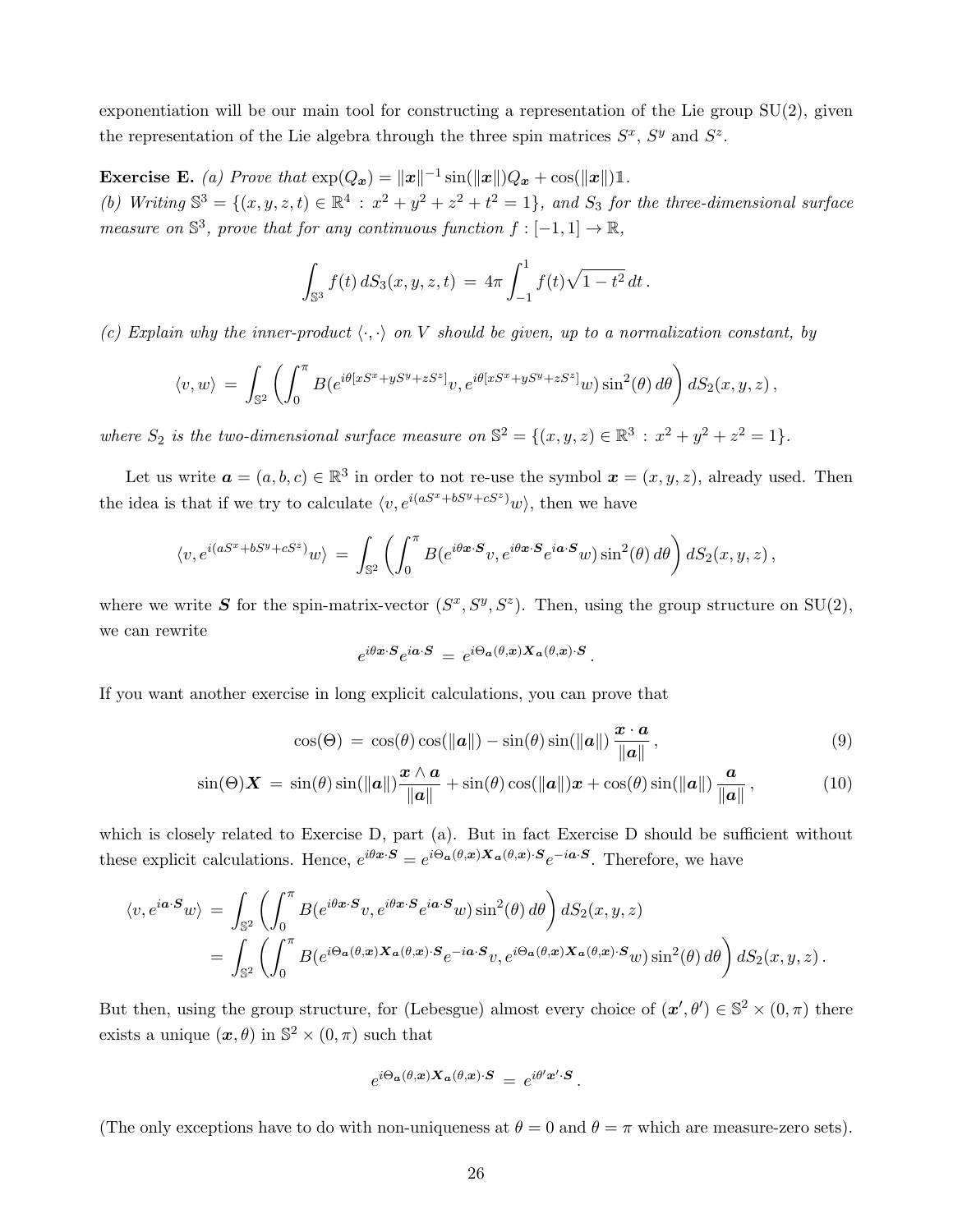And the measure satisfies

$$
\sin^2(\theta) d\theta dS_2(\boldsymbol{x}) = \sin^2(\theta') d\theta' dS_2(\boldsymbol{x}').
$$

Again, we could in principle do a direct calculation using [\(9\)](#page-25-0) and [\(10\)](#page-25-1) and try to prove the equivalence of the measures. But this should be unnecessary. We know that multiplication by  $e^{i\boldsymbol{a}\cdot\boldsymbol{S}}$  is an orthogonal transformation of H. (Technically, we previously argued that left-multiplication is, but right-multiplication is as well.) And we know that Lebesgue measure on  $\mathbb{R}^4$  is invariant under an orthogonal transformation (essentially because the determinant-squared is 1). And we know that the orthogonal transformation leaves the unit sphere invariant.

Therefore, if we calculated the spherical measure correctly in Exercise E, then the equivalence of the measures should be automatic from that. It is perhaps only obscured by our choice of coordinates. So then we would get

$$
\langle v, e^{i\boldsymbol{a}\cdot\boldsymbol{S}}w\rangle \,=\, \int_{\mathbb{S}^2}\left(\int_0^{\pi} B(e^{i\theta'\boldsymbol{x}'\cdot\boldsymbol{S}}e^{-i\boldsymbol{a}\cdot\boldsymbol{S}}v, e^{i\theta'\boldsymbol{x}'\cdot\boldsymbol{S}}w)\sin^2(\theta')\,d\theta'\right)dS_2(\boldsymbol{x}')\,=\,\langle e^{-i\boldsymbol{a}\cdot\boldsymbol{S}}v,w\rangle\,.
$$

Differentiating with respect to  $a$  and using sesqui-linearity shows that  $S^x$ ,  $S^y$  and  $S^z$  are each Hermitian with respect to  $\langle \cdot, \cdot \rangle$ . That was the desired result.

**Exercise F.** The introduction of coordinates  $(\mathbf{x}, \theta) \in \mathbb{S}^2 \times (0, \pi)$  is reasonable. But proving invariance of Haar measure in these coordinates is difficult. This exercise is just to prove to ourselves that it can be done. It is just an exercise of calculus skills. √ √

Let us suppose  $\boldsymbol{a} = t\boldsymbol{e}_3$  and let us write  $\boldsymbol{x} = (\cos(\phi))$  $\overline{1-z^2},\sin(\phi)$  $(1-z^2, z)$  for  $(z, \phi) \in [-1, 1] \times$  $(0, 2\pi)$ . Then we get a parametrization of  $\mathbb{S}^3$  which is  $(z, \phi, \theta) \in [-1, 1] \times (0, 2\pi) \times (0, \pi)$ , with associated measure

$$
\sin^2(\theta) d\theta d\phi dz.
$$

Then we have from [\(9\)](#page-25-0) and [\(10\)](#page-25-1)

$$
\cos(\Theta) = \cos(\theta)\cos(t) - \sin(\theta)\sin(t)z,
$$
  
\n
$$
\sin(\Theta)\mathbf{X} = \sin(\theta)\sqrt{1-z^2}(\cos(t)\mathbf{r}_{\phi} + \sin(t)\mathbf{r}_{\phi+\frac{1}{2}\pi}) + (\cos(\theta)\sin(t) + \sin(\theta)\cos(t)z)\mathbf{e}_3
$$
  
\n
$$
= \sin(\theta)\sqrt{1-z^2}\mathbf{r}_{\phi+t} + (\cos(\theta)\sin(t) + \sin(\theta)\cos(t)z)\mathbf{e}_3,
$$

where we write  $r_{\phi} = \cos(\phi) e_1 + \sin(\phi) e_2$ . (a) Use the formula  $\|\sin(\Theta)X\|^2 = \sin^2(\theta)(1-z^2) + (\cos(\theta)\sin(t) + \sin(\theta)\cos(t)z)^2$  and the formula  $\cos^2(\Theta) = (\cos(\theta)\sin(t) + \sin(\theta)\cos(t)z)^2$  to prove that **X** is in  $\mathbb{S}^2$ . (b) Write  $\mathbf{X} = (\cos(\Phi)\sqrt{1 - Z^2}, \sin(\Phi)\sqrt{1 - Z^2}, Z)$ . Prove that  $\Phi = \phi + t$ , and

$$
\sin(\Theta)Z = \cos(\theta)\sin(t) + \sin(\theta)\cos(t)z.
$$